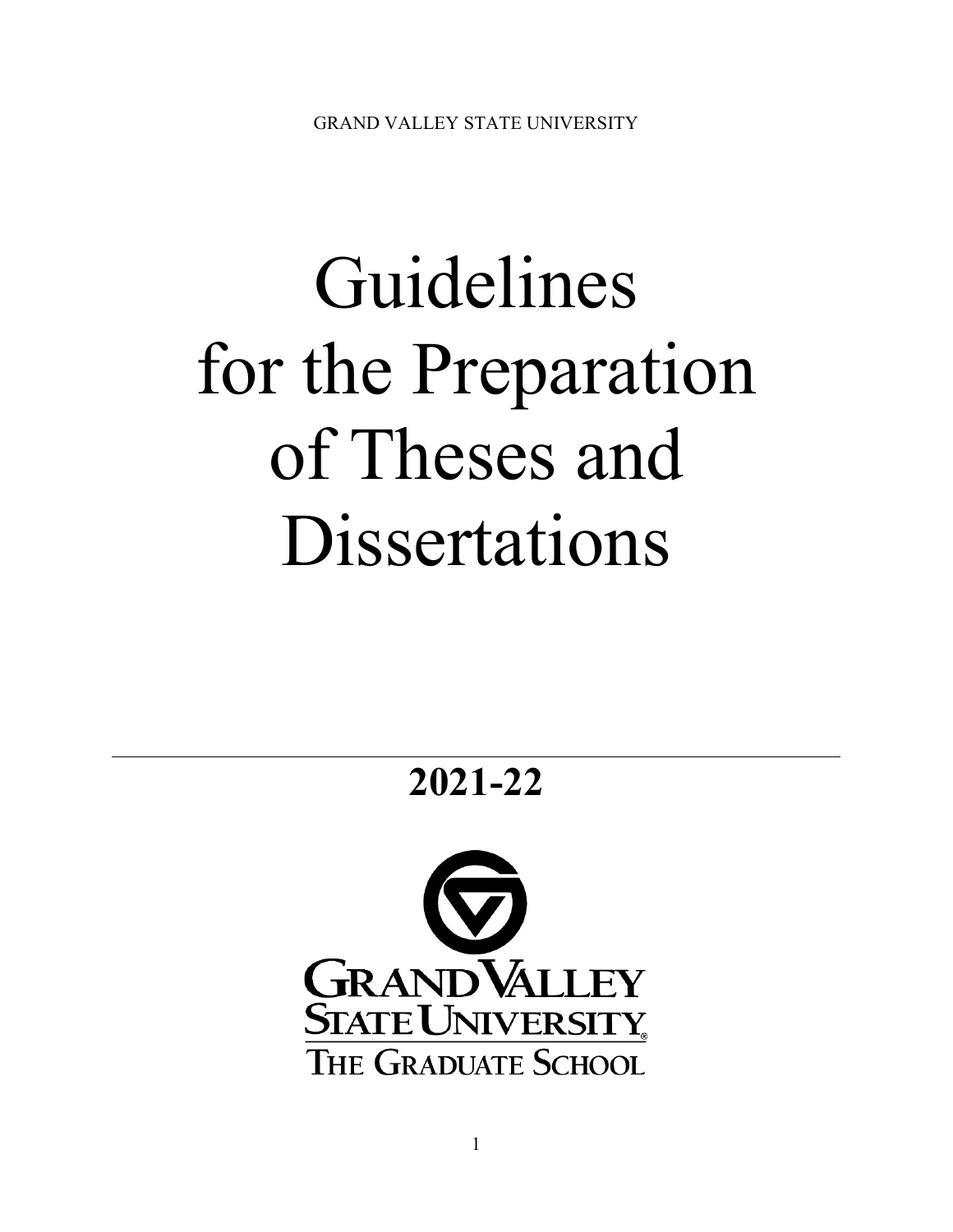| Table of Contents |
|-------------------|
|                   |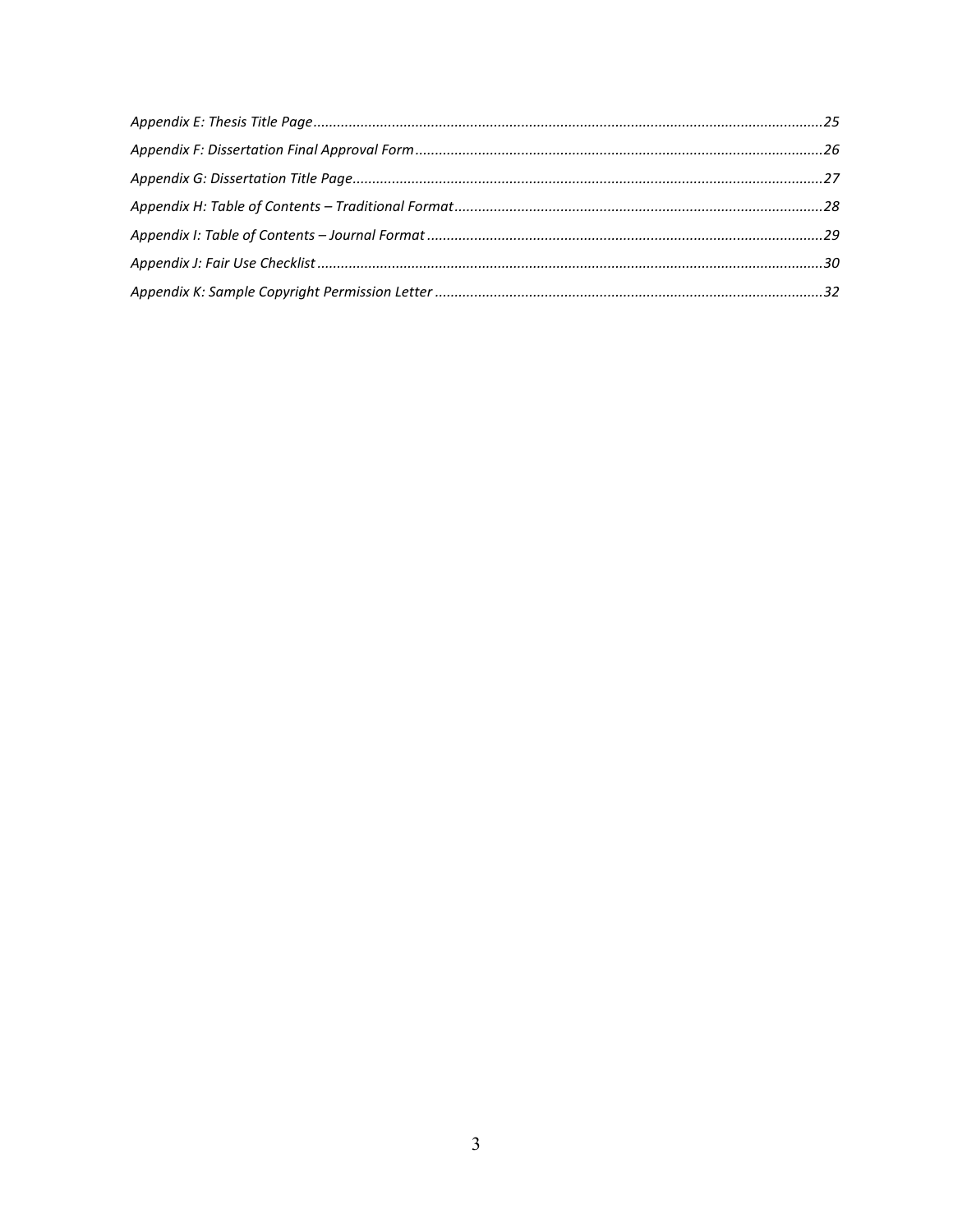# <span id="page-3-0"></span>**Introduction**

The purpose of a thesis or dissertation is for a student to demonstrate competence while producing original research, investigating a scholarly topic, or producing a creative work. The completed thesis or dissertation should include full documentation, development, and execution of an approved research, scholarly, or creative topic, and complete a final document in a manner that can be understood by both an individual knowledgeable in the topic and an individual whose advanced training is in another discipline.

Selecting a topic or question worthy of investigation for a thesis or dissertation is one of the most significant aspects of graduate education. Students should choose a topic with thoughtful consideration and in consultation with a graduate advisor or graduate mentor. Even though the research, scholarly or creative development itself may be the most important aspect of the work, the clear and effective communication of the research and scholarship is also of prime importance.

This manual defines the procedures for creating and submitting a master's thesis or doctoral dissertation at Grand Valley State University. **Adhering to the guidelines for theses and dissertations will help students avoid delays in the completion and the acceptance of their final document.** The final document submitted to Grand Valley State University becomes a part of the university's permanent collection and contributes to scholarship in a given field. Consequently, it should be of professional quality and be free of spelling, grammatical, and formatting errors. Additionally, it must contain the requisite signatures and then be received and approved by The Graduate School by the deadlines detailed on the website [\(gvsu.edu/gs/thesis](https://www.gvsu.edu/gs/thesis-and-dissertation-information-35.htm)[and-dissertation-information\)](https://www.gvsu.edu/gs/thesis-and-dissertation-information-35.htm) in order to have the student's degree conferred. Students are responsible for knowing their program or department's specific requirements regarding the thesis or dissertation. The content of the completed document is outside the province of this manual*.*  When The Graduate School receives a thesis or dissertation, it assumes that the research, scholarship, or creative activity are completed, that all required approvals and/or permissions have been acquired, and that the final draft has been examined and approved by the supervising professor and committee.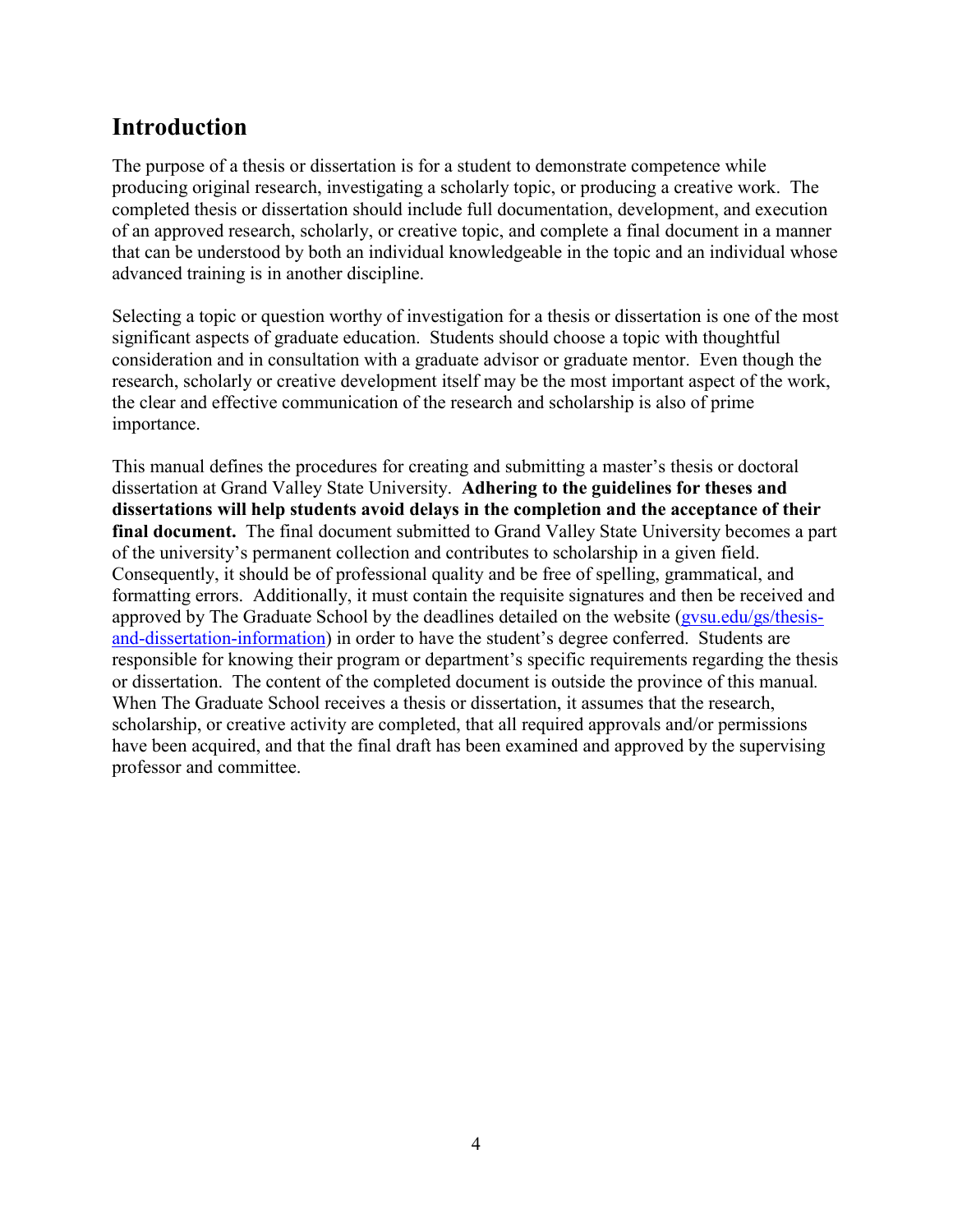# <span id="page-4-0"></span>**Section I: Process Overview for Theses and Dissertations**

A thesis or dissertation represents the culmination of research, scholarship, or creative work that significantly contributes to existing knowledge within academic fields and disciplines. The completed document is considered an original contribution to the student's professional field or discipline; therefore, it should be written to present meaningful research, scholarship, and ideas to create credible conclusions. The process for completing a thesis or dissertation is detailed throughout this manual, but a general overview is included in the steps shown in the Thesis and Dissertation Process flow chart on the next page. It is important for students to maintain open communication with their committee chairperson and committee members. This will facilitate an efficient progression through the thesis and dissertation process.

Prior to beginning the process outlined in these guidelines, students must meet with an advisor or Graduate Program Director to review any department-specific guidelines and proposal information.

#### <span id="page-4-1"></span>**Responsible Conduct of Research**

All graduate students are required to complete the Responsible Conduct of Research training prior to initiating any research or scholarly activities. Students should contact their Graduate Program Director to determine which activities satisfy program-specific requirements or visit the following website: [gvsu.edu/gs/responsible-conduct-of-research-requirements](https://www.gvsu.edu/gs/responsible-conduct-of-research-requirements-88.htm)**.**

## <span id="page-4-2"></span>**Thesis and Dissertation Workshop**

All students completing a thesis or dissertation will be required to attend a thesis or dissertation workshop. The first semester students enroll in 695 or 795 credits, they must attend a workshop sponsored by The Graduate School during the concurrent semester. The current schedule of workshops is available on The Graduate School's website (gysu.edu/gs/thesis-and-dissertation[information\)](https://www.gvsu.edu/gs/thesis-and-dissertation-information-35.htm).

# <span id="page-4-3"></span>**Thesis and Dissertation Credits and Workload**

Students should enroll in the number of thesis or dissertation credit hours per semester that is consistent with the following workload guideline: 1 credit hour is expected to average between 3-6 clock hours per week of work, or 45 - 90 hours per semester.

# <span id="page-4-4"></span>**Continuous Enrollment**

Students begin the **master's thesis** phase of their program when they first enroll in the course xxx-695 (Thesis). Thereafter, they must continue to enroll in either xxx-695 or xxx-696 (Continuous Enrollment) for at least one credit hour every semester until they have completed all requirements for the thesis. Students begin the **doctoral dissertation** phase of their program when they first enroll in xxx-795 (Dissertation). Thereafter, they must continue to enroll in either xxx-795 or xxx-796 (Continuous Enrollment) for at least one credit hour every semester until they have completed all requirements for the dissertation.

*The continuous enrollment requirement also applies to Spring/Summer semesters. For all policies related to Thesis and Dissertation completion, please see the Graduate Education Policies and Procedures Manual at [gvsu.edu/gs/manual.](http://www.gvsu.edu/gs/manual)*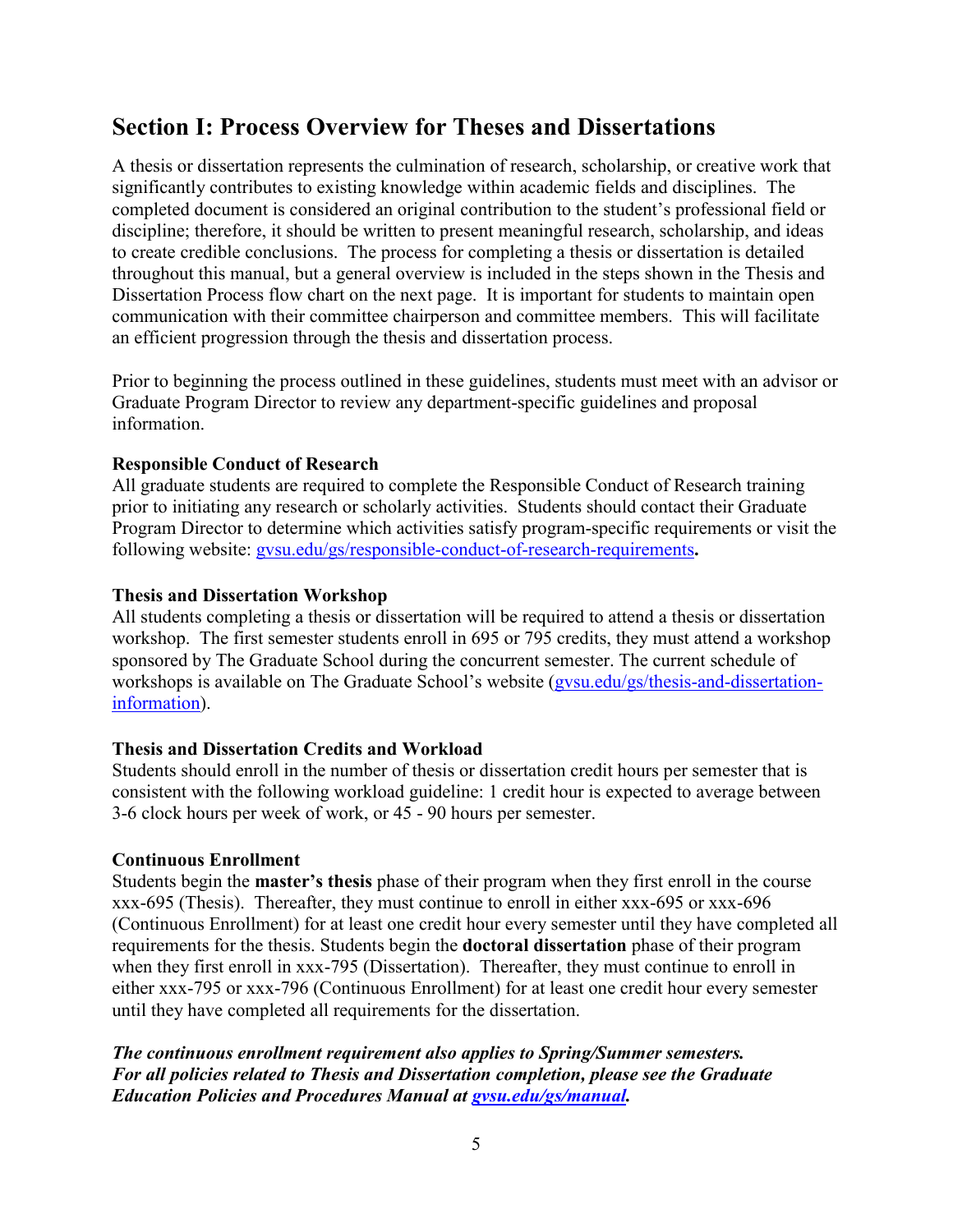

# **THESIS and DISSERTATION Process**

- BEFORE beginning the process below, students must meet with an advisor or Graduate Program Director to review the department specific guidelines and proposal information.
- **Students are required to remain continuously enrolled** in either 695/696 or 795/796 once a thesis/dissertation is started and until the end of the semester of graduation.



For resources, such as policies, guidelines, forms, and templates, visit: [gvsu.edu/gs/thesis](http://www.gvsu.edu/gs/thesis) o[r gvsu.edu/gs/dissertation](http://www.gvsu.edu/gs/dissertation) Email the GVSU Thesis and Dissertation Coordinator with questions: **[gradschool@gvsu.edu](mailto:gradschool@gvsu.edu)**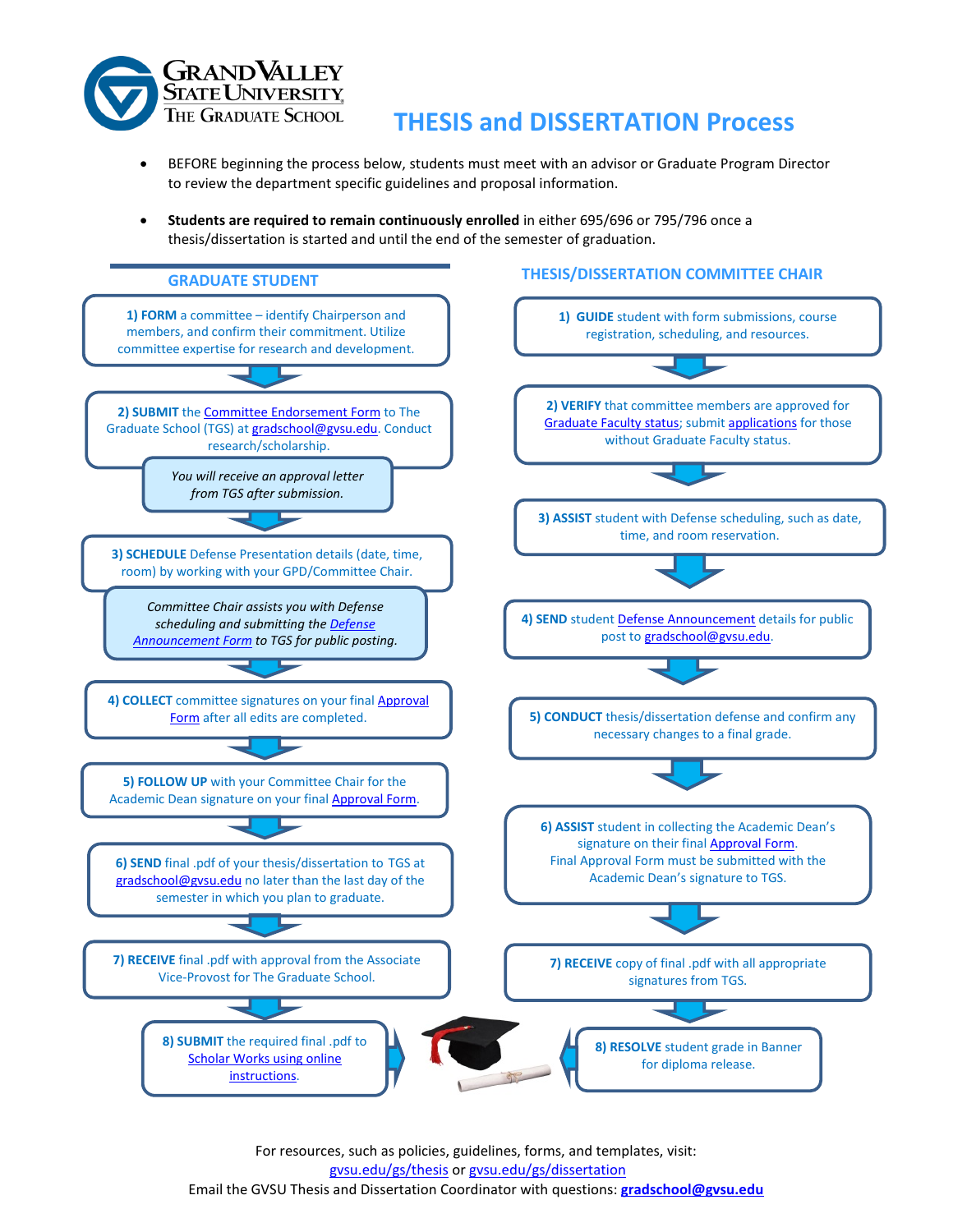# <span id="page-6-0"></span>**Section II: Roles and Responsibilities**

## <span id="page-6-1"></span>**Students**

It is the student's responsibility to know the program requirements pertaining to the culminating experience expected for the degree. These requirements are usually detailed in the program materials and contained in the Student Handbook provided by each graduate degree program. Students who choose thesis or dissertation as the culminating experience will need to identify a graduate faculty member to serve as the Committee Chairperson. The student should work with the Committee Chairperson to identify additional graduate faculty who would make meaningful contributions to the development and completion of a thesis or dissertation. Throughout the thesis or dissertation, it is the student's responsibility to fulfill the expectations of the entire Committee in regard to deadlines, completion of all necessary forms and approvals, and the responsible conduct of research, scholarly, or creative work with academic integrity. Regardless of the form of research, scholarly, or creative activity required for the degree, the student is expected to defend with credibility all decisions regarding the purpose of the study, methodology, interpretation of results, and conclusions in a public defense that includes the Thesis or Dissertation Committee.

#### <span id="page-6-2"></span>**Thesis or Dissertation Committee Chairperson**

The primary responsibility of the Chairperson of the Committee is to mentor the student with the goals of having the student complete a worthwhile project that has rigor and is appropriate for the student to complete within a reasonable amount of time during the academic program. The project should challenge the student to develop and use the skills of critical inquiry, evidencebased decision-making, reflection, presentation, and scholarly writing. The Committee Chairperson is required to hold full graduate faculty status and be capable of, and/or experienced in, mentoring graduate students in scholarly activities. The Committee Chairperson is responsible for calling Committee meetings, coordinating the activities of the Committee, and setting the tone for fair, honest, and equitable assessment of the student's academic work. Finally, the Committee Chairperson has the key responsibility of working to ensure a successful, satisfactory outcome for both the student and the Committee.

#### <span id="page-6-3"></span>**Thesis or Dissertation Committee Members**

The responsibilities of the Committee members are to work with the student and the Committee Chairperson to ensure a successful, satisfactory outcome that is assessed in a fair, honest, and equitable manner. Members shall hold graduate faculty status and make active contributions to improve the project given their expertise and knowledge. Members are expected to critically read and evaluate both the initial proposal and final documents, providing constructive feedback, editorial comment, and suggestions for improvement to the student and the Committee Chairperson in a collegial and timely manner. These responsibilities are completed when they sign the final copy submitted to The Graduate School.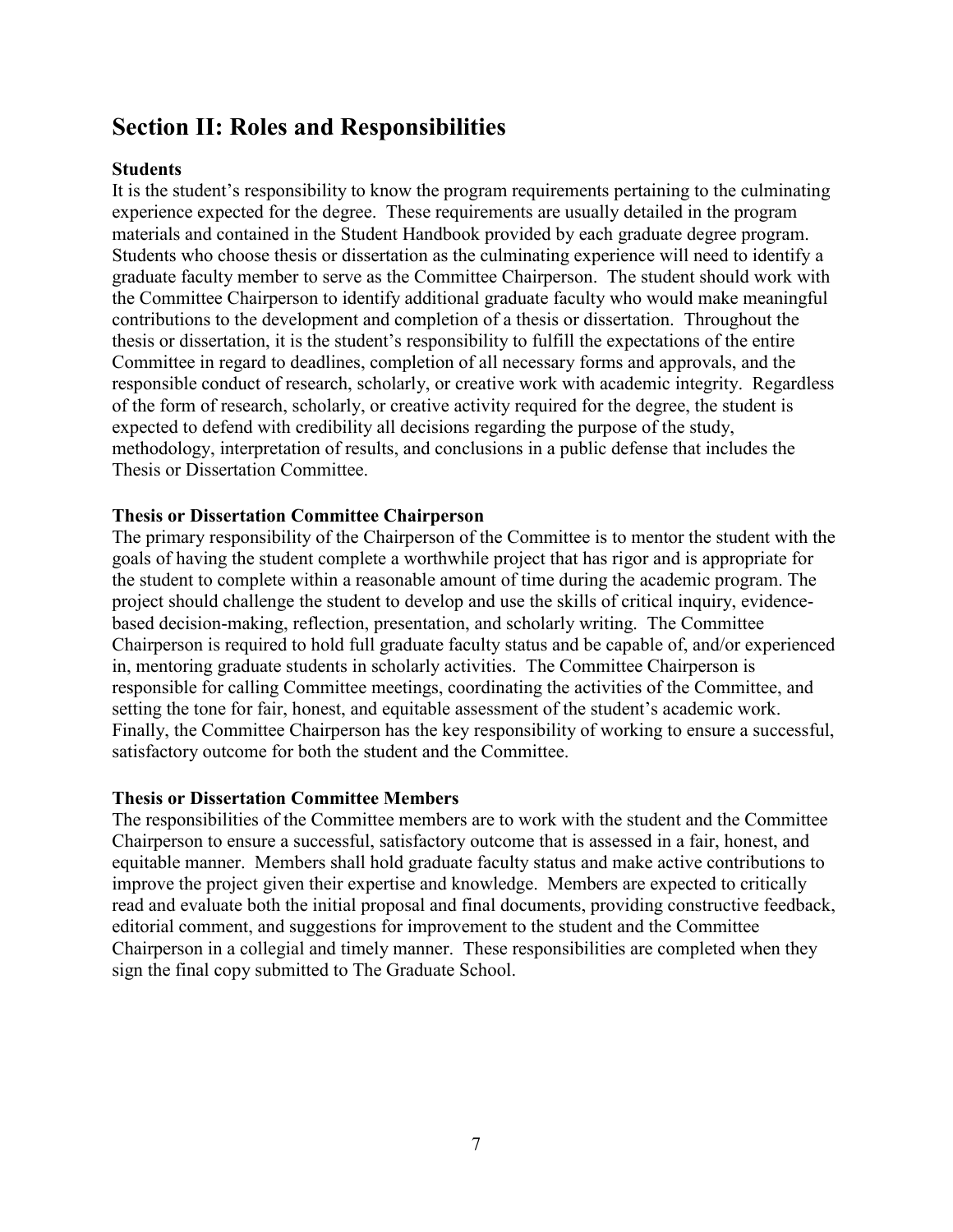# <span id="page-7-0"></span>**Section III: Preparing the Thesis or Dissertation**

# <span id="page-7-1"></span>**Committees**

The student and the Committee Chairperson need to identify appropriate graduate faculty willing to serve on the committee. The following govern the selection of committee members:

- Masters theses must be overseen by a committee consisting of at least three (3) members.
- Doctoral dissertations must be overseen by a committee consisting of at least four (4) members.
- All committee members must hold graduate faculty status at GVSU. The chair of the committee must hold full graduate faculty status. At least one committee member must be from outside the specific research or disciplinary area of study.
- The Graduate Program Director, the appropriate Unit Head, and the Associate Vice-Provost for the Graduate School must review and endorse the committee membership.
- The Associate Vice-Provost for the Graduate School must approve non-graduate faculty as members for the thesis or dissertation committees.
- Non-graduate faculty members may include persons external to the university that are approved for non-tenure track graduate faculty status.

Once the committee membership is determined, the student should complete the Committee Membership Endorsement for Thesis or Dissertation Form (Appendix A) and submit the signed form to The Graduate School no later than the third week prior to the start of the semester in which the student registers for a thesis or dissertation course.

\*The College of Education further requires that any student earning a Master's in Education and electing the thesis option to have a thesis committee consisting of at least two College of Education faculty members, including the Committee Chairperson. The Committee Chairperson will assist the student in coordinating an appropriate committee structure.

# <span id="page-7-2"></span>**Selecting a Subject Area or Topic**

The student will collaborate with their Committee Chairperson and/or committee when selecting a subject area or topic. The topic selected should be of interest to the student and one that can be completed with academic rigor within a reasonable period of time of the student's graduate studies.

After choosing a subject area or topic, the student will proceed with the development of a proposal that details the research, scholarly, or creative work.

# <span id="page-7-3"></span>**Thesis and Dissertation Proposal**

All thesis and dissertation proposals must be publicly presented. A thesis or dissertation announcement (Appendix B) must be posted electronically on an academic program or departmental website. Announcements to be posted on The Graduate School website should be emailed to [gradschool@gvsu.edu.](mailto:gradschool@gvsu.edu)

A thesis and dissertation proposal is considered to be complete when all committee members agree that the proposal is of sufficient quality and merit to warrant conducting the research,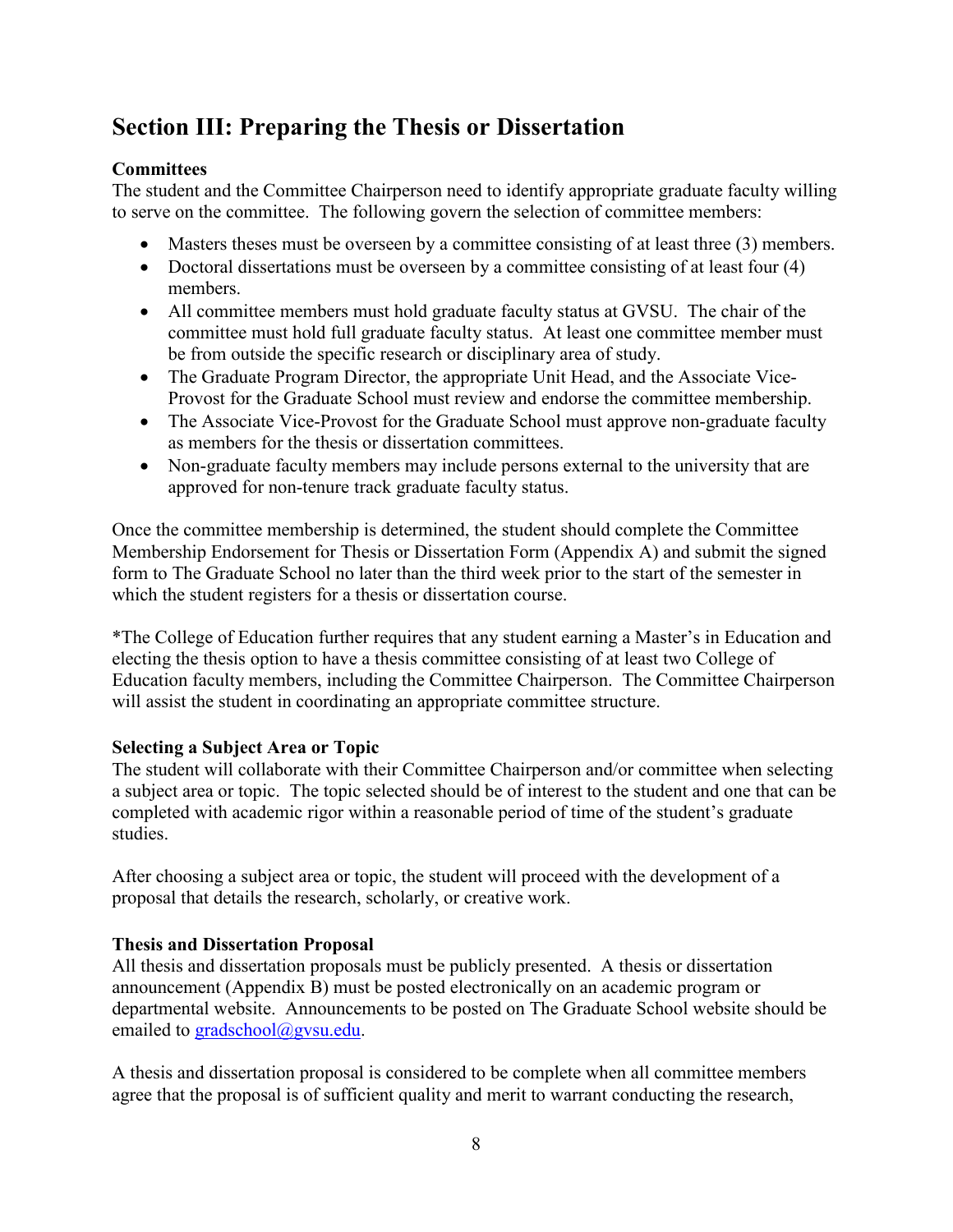scholarship, or creative work. Committee members will document the approval of the proposal to the student.

Committee approval of the research proposal is an important step in your degree program and should be completed as early as possible in the research process. This will allow time to obtain approval from the Human Research Institutional Review Board (IRB) (gysu.edu/irb) if the research involves the use of human subjects or approval from the Institutional Animal Care and Use Committee (IACUC) [\(gvsu.edu/iacuc\)](http://www.gvsu.edu/iacuc/) if the research involves the use of animals. If the research project does use human or animal subjects, the student and faculty mentor must submit an electronic application to these committees. No subject recruitment or data collection can begin until written approval is received from the appropriate Institutional Review committee. Depending on the nature of the topic and research, students may need additional approval from any of the following committees: Biological Safety, Laboratory Safety, and Radiation Safety. More information is available on the Research Compliance & Integrity website at <https://www.gvsu.edu/rci/> under the "Research Safety" menu.

## <span id="page-8-0"></span>**Thesis and Dissertation Defense**

All theses and dissertations must be publicly defended. A thesis or dissertation defense announcement (Appendix C) must be posted electronically on an academic program or departmental website. Announcements to be posted on The Graduate School website should be emailed to [gradschool@gvsu.edu.](mailto:gradschool@gvsu.edu)

A thesis or dissertation defense should consist of the following components:

- 1. an oral presentation by the student,
- 2. an open question period for members of the audience in attendance,
- 3. a closed question period that consists of committee members and the student, and
- 4. a closed session consisting of only committee members who deliberate on the performance of the student.

A thesis or dissertation has been successfully defended when a majority of the committee members approve both the public defense and the written document. Committee members will document the approval of the research, scholarly, or creative work with written signatures on the approval page of the thesis or dissertation once all necessary changes and edits to the written document have been completed. The Academic College Dean and the Associate Vice-Provost for the Graduate School attest to the acceptability of the document from all standpoints when they sign the approval page (Appendix D or Appendix F).

# <span id="page-8-1"></span>**Thesis and Dissertation Proposal and Defense Attendance Requirements**

The student and all committee members are required to be physically present for the public proposal and defense for programs that are delivered face-to-face or in a hybrid format. Theses and dissertations completed for a program delivered entirely online are allowed to be proposed and defended remotely but must be conducted in real time (not prerecorded).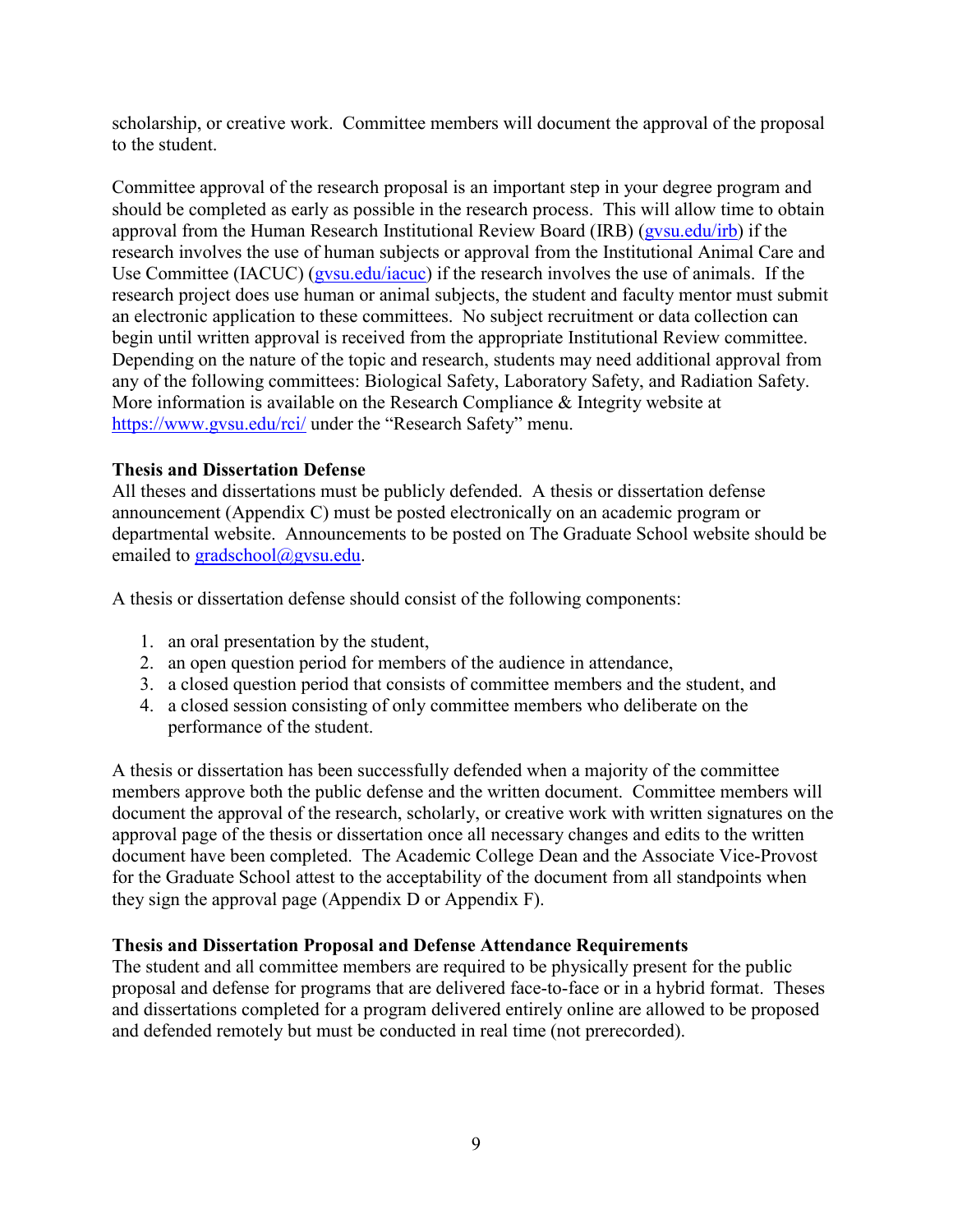If a committee member is unavailable, then the committee chairperson, in consultation with the student, will select one of the following options:

- 1. Postpone the proposal or defense until all members of the committee are available to attend the meeting,
- 2. Substitute an appropriate member of the graduate faculty to serve as the committee member's proxy during the public presentation and closed session, or
- 3. Use electronic media (audio or video conferencing) that allows for all committee members to actively participate in the proposal or defense meeting.

# <span id="page-9-0"></span>**Fees**

Graduate students will be charged the applicable graduate tuition rate for work on their thesis or dissertation based on their degree program. Students who do not complete the work after registering for all required credit hours will be required to maintain continuous enrollment (XXX-696 or XXX-796) during each semester until final approval of the thesis or dissertation is granted.

# <span id="page-9-1"></span>**Deadlines**

Students should work with their committee to establish a schedule for completion of the thesis or dissertation that meets the deadlines established by The Graduate School. Regardless of the established schedule, students must adhere to The Graduate School deadlines for the final submission of the thesis or dissertation documents:

- The thesis or dissertation must be successfully defended three weeks before the last day of finals week of the semester in which the student intends to graduate.
- The submission of a signed approval form and the completed document in a PDF format must occur on the last day of the semester in which the student intends to graduate.
- Failure to meet these deadlines will require enrollment in a continuation course (e.g. 696) or 796) in all subsequent semesters until all materials are submitted and approved.
- The final submission includes emailing a PDF of the final version of the approved thesis or dissertation to The Graduate School at  $grad\infty$   $\Omega$ gvsu.edu. The Approval Page must first be sent to the Academic College Dean of the student's respective college, and then sent to The Graduate School for final review.
- Defense and submission deadlines for upcoming semesters can be found on The Graduate School webpage at gysu.edu/thesis or gysu.edu/dissertation.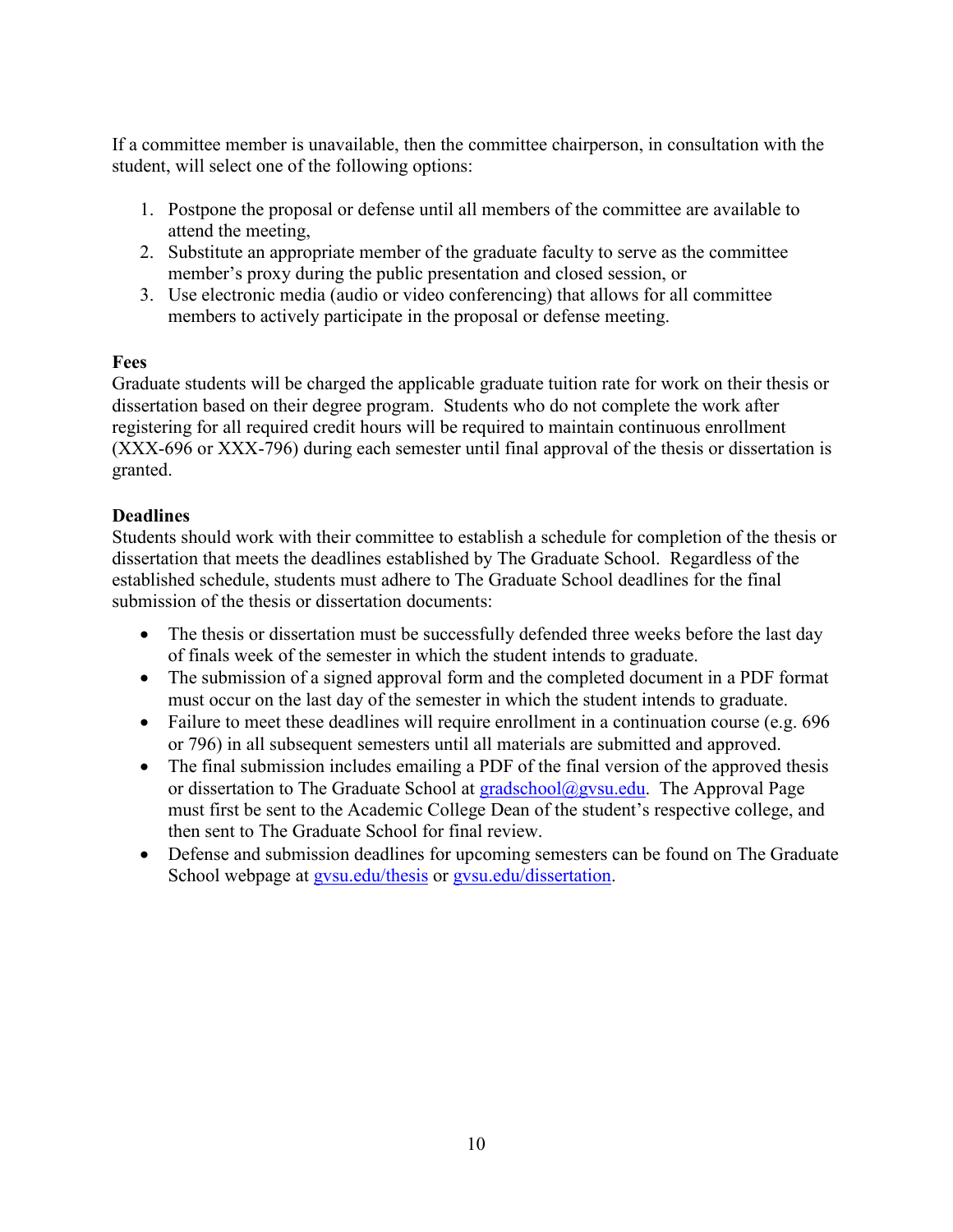# <span id="page-10-0"></span>**Section IV: Preparing the Manuscript, Copyrights, and Electronic Submissions**

# <span id="page-10-1"></span>**Thesis and Dissertation Preparation**

Students **must use an approved format** for the thesis and dissertation document. Examples of approved formats are found in Appendix H (Traditional Format) and Appendix I (Manuscript Format). **Failure to use an approved format may result in the thesis or dissertation being returned to the student for changes. This could result in a delay in the graduation date.**  Students should consult their thesis/dissertation committee chairperson or their graduate program director to identify which format and which writing style to use. In fields of study that demand a specific style guide, students should follow it consistently, except where its instructions conflict with the guidelines in this manual as this manual supersedes an academic unit's style guide. If questions arise which are not answered by departmental style guides or by this manual, consult *A Manual for Writers of Term Papers, Theses, and Dissertations* (9<sup>th</sup> ed., 2018), Kate L. Turabian.

# **\*\****Do not model your thesis from those submitted in past years, as changes in university policy and style requirements may have rendered past practices obsolete.*

In many disciplines, it is common practice to follow a manuscript format (Appendix  $I -$ Manuscript Format) for theses and dissertations. If that is true for the student's area of study, please contact your thesis or dissertation advisor to determine which journal format you will use. Follow the journal's instructions for authors, or the equivalent, as well as current journal practices for all matters not explicitly explained in this manual (including guidelines for textual citations, references, tables, figures, form, and hierarchy of headings, treatment of special terms, etc.).

#### <span id="page-10-2"></span>**Intellectual Property**

Grand Valley State University seeks to promote the public good through excellence in teaching, active scholarship, and service. In the course of these activities, faculty, staff, and students create Intellectual Property that may be eligible for copyright, patent, and other forms of legal protection. In order to reinforce the fairness of mutual commitment and in the spirit of academic freedom, the University recognizes the rich and varied products of individual scholarship, in all its manifestations, are rightly the property of the Creator except as otherwise defined by this policy. The University also recognizes that Intellectual Property should remain available for the benefit of the entire University community and that the Creators shall not use Intellectual Property in conflict or competition with the University. Therefore, the Grand Valley State University community seeks to establish an environment in which the creation of Intellectual Property is suitably recognized as an academic achievement and in which the benefits of intellectual property to the creators, the university community, and the general public are optimized. For more information, please visit the University Policies webpage [gvsu.edu/policies](http://www.gvsu.edu/policies) and refer to section 4.1.10.2.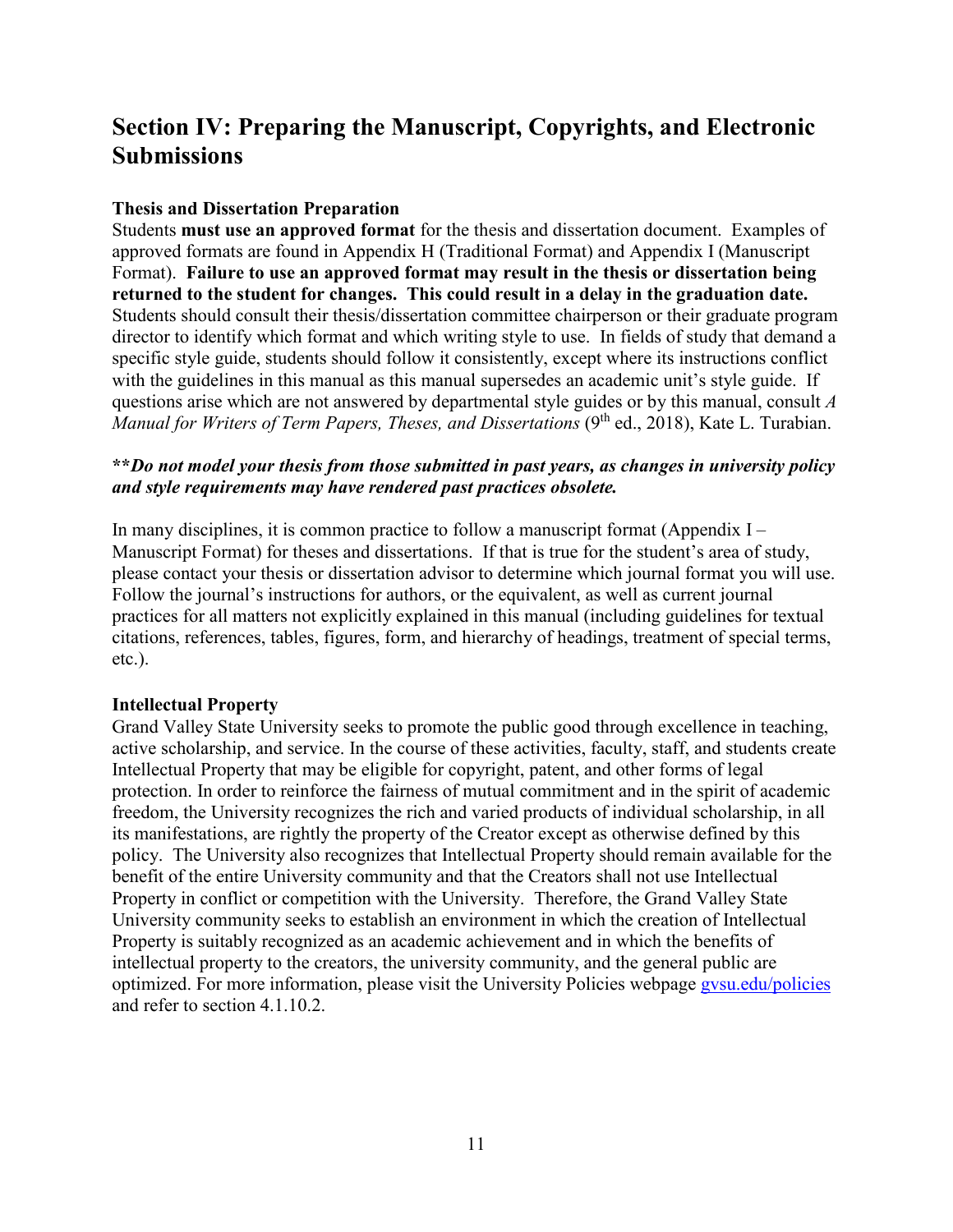# <span id="page-11-0"></span>**Plagiarism and Copyrights**

## *Plagiarism*

Properly citing sources can help students avoid plagiarism. The style guide used by an academic unit should address plagiarism; for additional information, consult the GVSU Library's plagiarism guide [\(libguides.gvsu.edu/plagiarism\)](https://libguides.gvsu.edu/plagiarism).

According to the GVSU Student Code (section 4.0), plagiarism is defined as:

Any ideas or material taken from another source for either written or oral presentation must be fully acknowledged. Offering the work of someone else as one's own is plagiarism. The language or ideas taken from another may range from isolated formulas, sentences, or paragraphs to entire articles copied from books, periodicals, speeches or the writings of another individual. The offering of materials assembled or collected by others in the form of projects or collections without acknowledgment also is considered plagiarism. Any student who fails to give credit in written or oral work for the ideas or materials that have been taken from another is guilty of plagiarism.

## *Copyright protection*

Copyright protection is granted automatically under current U.S. law to "original works of authorship… fixed in any tangible medium of expression." Copyright notices (e.g. © 2011 John H. Jones) are not required to appear on copies of a work for it to be protected. While copyright does not need to be registered with the U.S. Copyright Office for the work to be protected, there are practical and legal advantages to both notice and registration (for more information, see [copyright.gov/help/faq\)](http://www.copyright.gov/help/faq).

Students who incorporate copyrighted works of others into their thesis or dissertation are responsible for ensuring that their use of this material is lawful. Whether the material is included under a written grant of permission by the copyright owner or whether the student's use of the work is covered by one of the statutory limitations on copyright, such as fair use.

The fair use provisions of copyright law provide the opportunity to make limited and reasonable use of copyrighted materials in a thesis or dissertation. However, being a student does not make one exempt from the limits that fair use places on the use of copyright materials. It is also not adequate to simply cite a work when the use of that material exceeds fair use and the original author or copyright holder has not granted permission. University Libraries provides a Fair Use Checklist, which is available in Appendix J.

Each instance of incorporating a copyrighted item in a thesis or dissertation requires a fair use assessment that takes into account the purpose, nature, amount, and effect of that use. When a use is determined to be outside of fair use, permission from the copyright holder must be obtained to use the material and evidence of received permission should be included in the appendix of the thesis or dissertation. A sample of a Copyright Permission Letter can be found in Appendix K.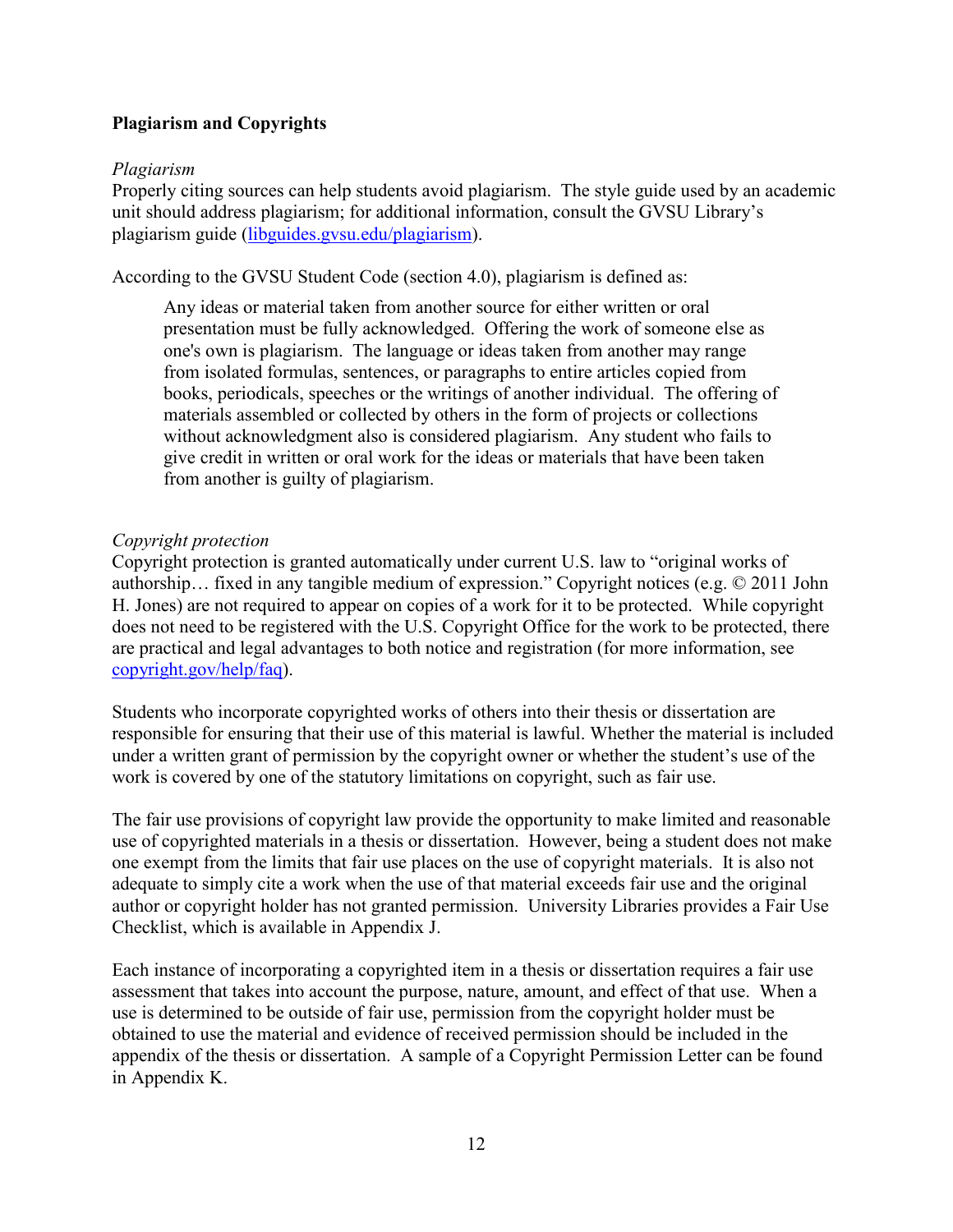In addition to applying fair use and requesting permissions, students can also consider including content that has been licensed for reuse under Creative Commons licenses or content that is in the public domain. The University Libraries have developed resources to provide information and to assist authors in the areas of fair use, requesting permissions, and using and identifying content that is licensed for reuse or in the public domain. This and additional information on copyright can be found on the University Libraries website at gysu.edu/library/copyright.

## <span id="page-12-0"></span>**Research Misconduct**

Research misconduct is the fabrication, falsification, or plagiarism in proposing, performing, reviewing research, in reporting research results, and/or engaging in ordering, advising, or suggesting that subordinates engage in misconduct in research, scholarship, or creative activities. Please see the following link for more information on research misconduct: [gvsu.edu/rcr/research-misconduct-21.htm.](http://www.gvsu.edu/rcr/research-misconduct-21.htm)

## <span id="page-12-1"></span>**Electronic Filing and Completed Work**

All theses and dissertations must be electronically filed in the GVSU electronic repository (ScholarWorks@GVSU). Students must submit a PDF of the entire document to The Graduate School after the committee has approved the thesis or dissertation.

Once the thesis or dissertation is approved by The Graduate School, the student must submit their work to the University Libraries for inclusion in ScholarWorks@GVSU. This will make the thesis or dissertation openly available online to a global audience of researchers, furthering scholarship in the student's field of study. In 2018-19, scholars around the world downloaded theses and dissertations from ScholarWorks@GVSU more than 242,000 times!

To submit a thesis or dissertation to ScholarWorks@GVSU, a student will [login to](https://scholarworks.gvsu.edu/submit_research.html)  [ScholarWorks@GVSU](https://scholarworks.gvsu.edu/submit_research.html) to digitally complete the submission agreement and upload a PDF of the final approved thesis or dissertation.

The ScholarWorks@GVSU submission agreement includes an option to embargo a thesis or dissertation for a specified period of time after it is submitted. The abstract and title of an embargoed file will be visible online, but the thesis or dissertation itself will not be available to read or download until the embargo period ends. Contact the library's ScholarWorks@GVSU administrator for more information regarding embargoes.

Students are strongly encouraged to work with their advisor if their thesis or dissertation could lead to a patent application, includes sensitive or confidential information, or might be submitted for publication in a scholarly journal. Faculty advisors can reach out to The Graduate School to request an exemption from including the student work from ScholarWorks@GVSU by completing a Petition for Exemption (link). All exemptions require the approval of the Associate Vice-Provost for the Graduate School.

The current ScholarWorks@GVSU administrator can be reached at [scholarworks@gvsu.edu.](mailto:scholarworks@gvsu.edu)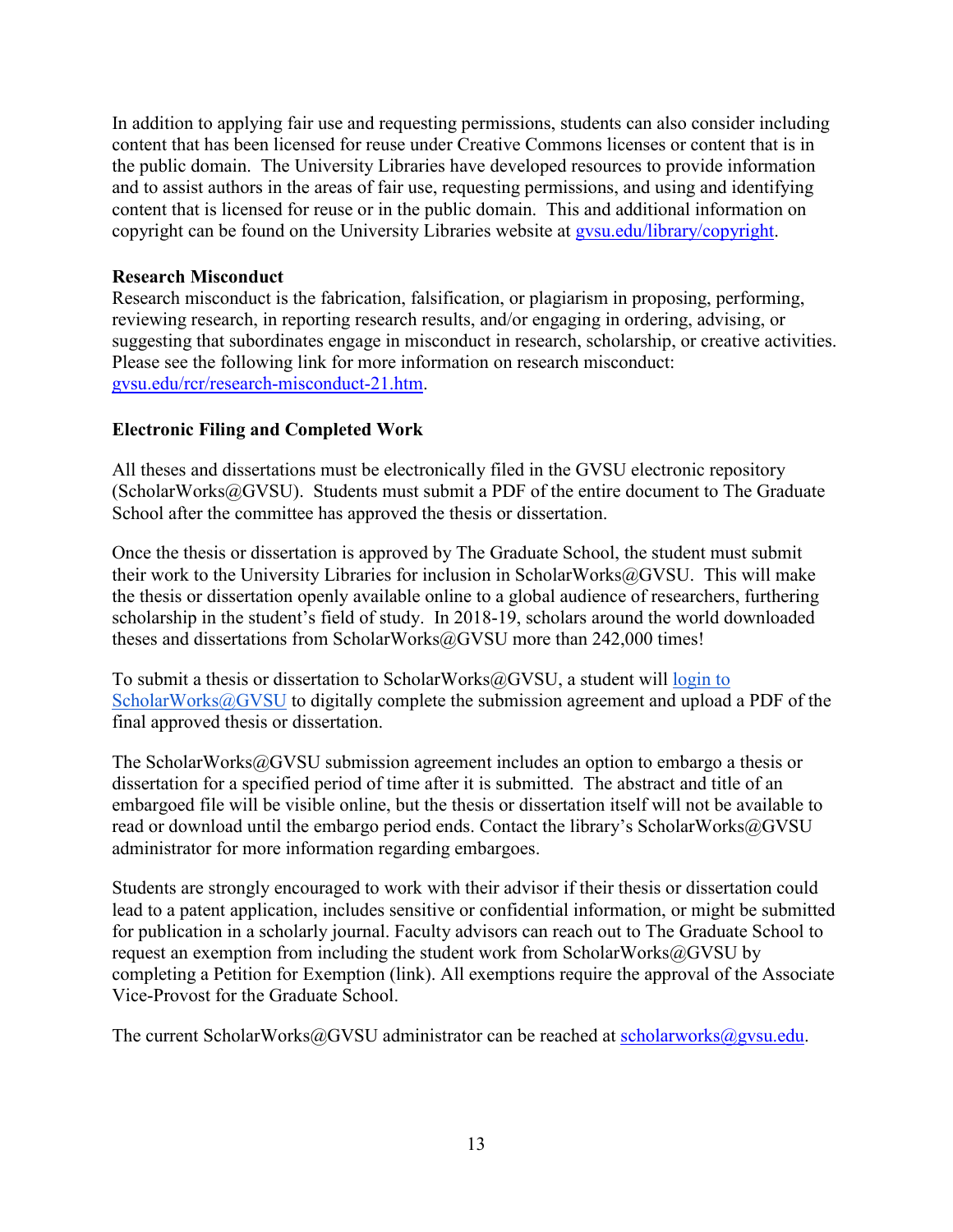# <span id="page-13-0"></span>**Section V: Formatting the Manuscript and Orders of Pages**

# <span id="page-13-1"></span>**General Formatting**

# *Pagination*

Arabic numbers are used for thesis pagination. Page numbers do not appear on Page 1 (Title Page) and Page 2 (Approval Page). Please see Table 1 for page order and pagination information.

| Page Name                                                                              | <b>Required?</b>      | Print page number: | Page counts as:               |
|----------------------------------------------------------------------------------------|-----------------------|--------------------|-------------------------------|
| Title page                                                                             | Yes                   | N <sub>0</sub>     | 1                             |
| Approval page                                                                          | Yes                   | No                 | $\overline{2}$                |
| Dedication page (limited to two pages)                                                 | No, optional          | Yes                | 3                             |
| Acknowledgments (limited to two pages)                                                 | No, optional          | Yes                | 3 or 4                        |
| Preface                                                                                | No, optional          | Yes                | (next number in<br>sequence)  |
| Abstract (limited to 350 words)                                                        | Yes                   | Yes                | (next number in<br>sequence)  |
| Table of contents                                                                      | Yes                   | Yes                | (next number in<br>sequence)  |
| Lists of tables, figures, key to symbols or<br>abbreviations (each a separate section) | Yes, if<br>applicable | Yes                | (next number in<br>sequence)  |
| Text and supplementary pages                                                           | Yes                   | Yes                | (next number in<br>sequence)  |
| Appendices                                                                             | Yes, if<br>applicable | Yes                | (next number in<br>sequence)  |
| Bibliography/References                                                                | Yes                   | Yes                | (next number in<br>sequence)  |
| Vita                                                                                   | No, optional          | Yes                | (next number in<br>sequence)  |
| Submission agreement for<br>ScholarWorks@GVSU                                          | Yes                   | N <sub>0</sub>     | Not included in<br>page count |

# **Table 1:** Preliminary pages formatting.

# *Typeface*

Acceptable fonts for the thesis and dissertation documents are:

- **Arial**
- Calibri
- Courier
- Garamond
- Times New Roman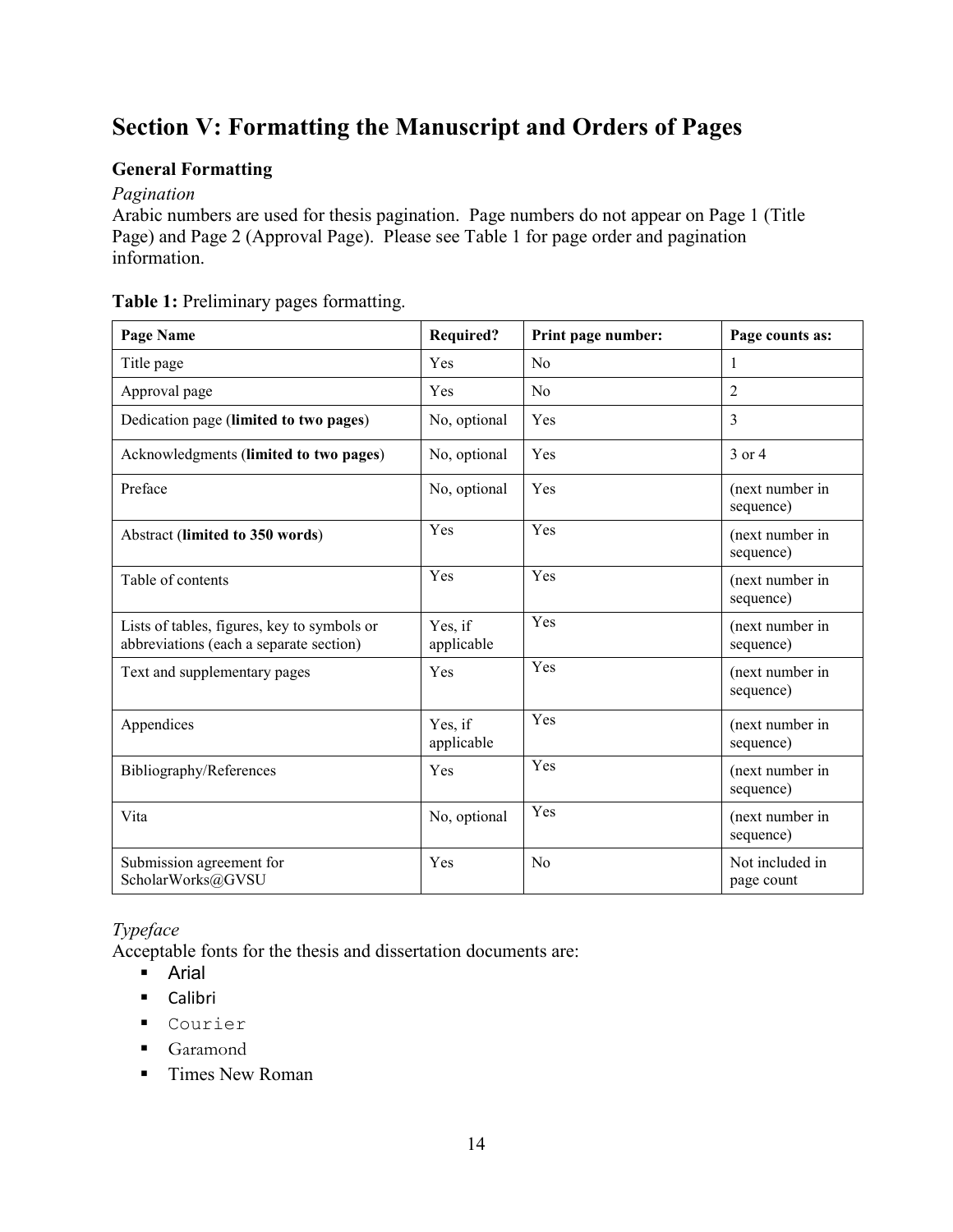Use a single 12-point font consistently for the entire document including the body text, footnotes, and page numbers. A different font for scientific notations and tables may be used as needed. All general text is double-spaced.

# *Margins*

The body of the manuscript, including appendices, must adhere to the following margins:

- Left margin: 1 inch for PDF or spiral binding; 1.5 inches for hardback binding
- Right margin: 1 inch
- Top margin: 1 inch
- Bottom margin: 1 inch

Top and bottom margins are measured to the first and last lines of type.

Center page numbers one-half  $(1/2)$  inch from the bottom of the page. The page number position should be the same on all pages where page numbers appear.

Justify the left margins but do *not* justify the right margins.

# *\*\*Every major division—chapters, references, etc.—should begin on a new page.*

Students should follow their academic program's style for the main text/body of the document pages, endnotes, reference lists, and/or bibliographies. There are specific formatting requirements for individual pages, as noted below.

# <span id="page-14-0"></span>**Formatting for Individual Pages**

Samples of the following pages can be found in Appendix D, E, F, and G of this handbook and are also available as MS Word documents on The Graduate School website [\(gvsu.edu/gs/thesis](http://www.gvsu.edu/gs/thesis) or [gvsu.edu/gs/dissertation\)](http://www.gvsu.edu/gs/dissertation).

# *Title page*

The date on the title page must indicate the month and year in which the student will receive his or her degree. The title page must conform to the formatting provided in Table 2.

| Page element                                             | Margins & placement                                                              |
|----------------------------------------------------------|----------------------------------------------------------------------------------|
| Left margin                                              | 1" or 1.5" (must be consistent throughout document)                              |
| Right margin                                             | 1"                                                                               |
| Top margin                                               | 1"                                                                               |
| Bottom margin                                            | 1"                                                                               |
| $\le$ Title of Thesis $\ge$                              | At the top margin, centered; the title must be less than 200<br>characters total |
| <student's name=""></student's>                          | Two lines below the last line of the title, centered                             |
| $\leq$ A Thesis Submitted to the Graduate Faculty<br>of> | Nine lines below student's name, centered                                        |

#### **Table 2:** Title page formatting.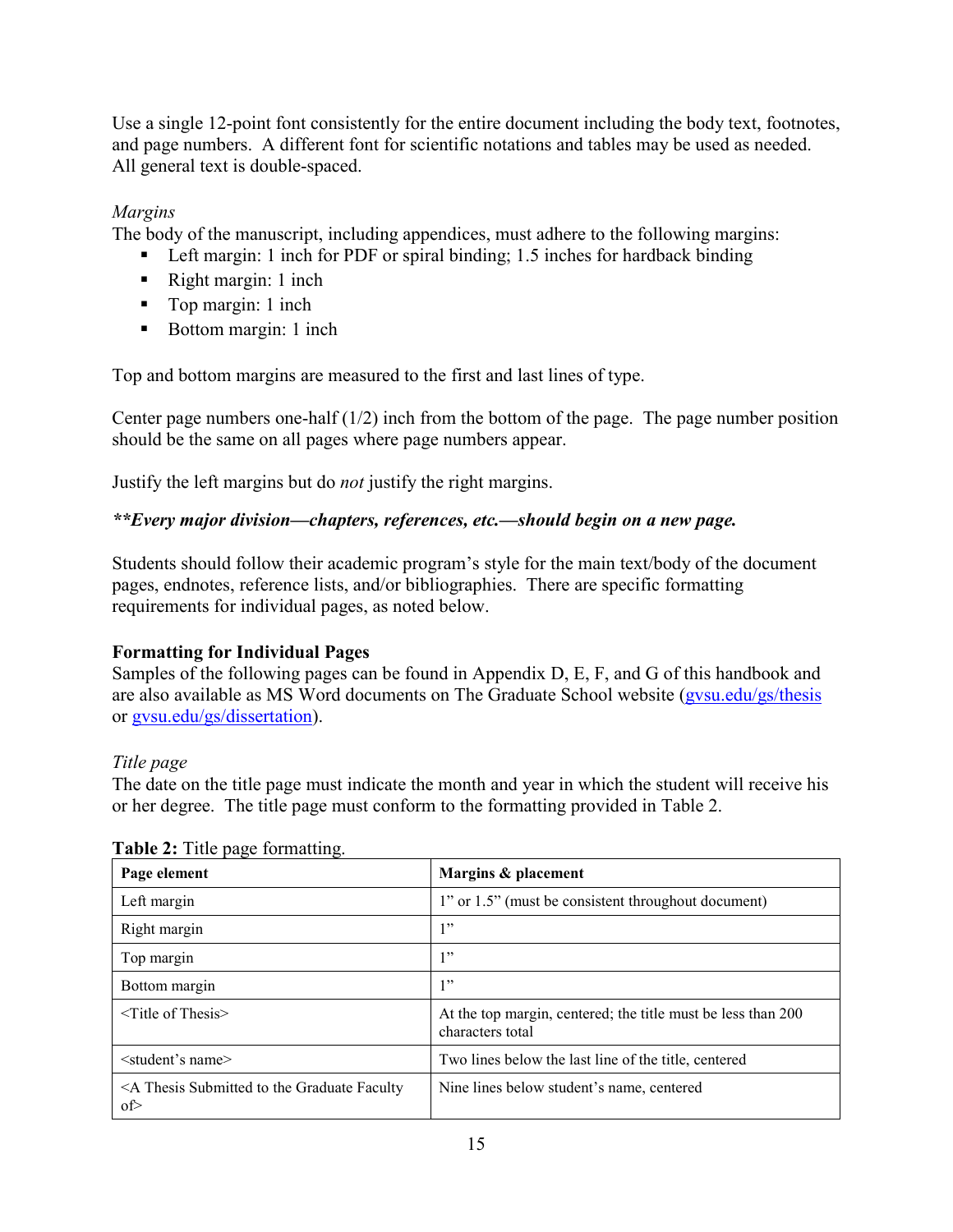| Page element                                                          | Margins & placement                       |
|-----------------------------------------------------------------------|-------------------------------------------|
| <b>GRAND VALLEY STATE UNIVERSITY</b>                                  | Two lines below previous line, centered   |
| In                                                                    | Two lines below previous line, centered   |
| Partial Fulfillment of the Requirements                               | Two lines below previous line, centered   |
| For the Degree of                                                     | Two lines below previous line, centered   |
| $\leq$ title of degree $\geq$                                         | Two lines below previous line, centered   |
| $\leq$ name of academic unit $\geq$                                   | Four lines below previous line, centered  |
| <month graduation="" of=""> <year graduation="" of=""></year></month> | Eight lines below previous line, centered |
| Pagination                                                            | Page 1 (page number does not appear)      |

## *Approval page*

The approval page certifies that the committee chairperson, committee members, academic dean, and the Associate Vice-Provost for the Graduate School all agree that the student's completed work satisfies the requirements for the thesis or dissertation. The student must use the sample approval page (Appendix D or F) contained in this Manual (download in MS Word available on The Graduate School website) as a template for the title page, replacing the text in <br/>brackets> with the student's thesis title. The sample has signature lines for committee members in addition to the committee chairperson; if the committee has additional members, contact The Graduate School for a revised template.

#### *Dedication page (optional)*

The dedication page, which is optional, follows the title page, is limited to one page, and is numbered (Table 3).

| Page element                      | Margins & placement                                                       |
|-----------------------------------|---------------------------------------------------------------------------|
| Left margin                       | 1" or 1.5" (must be consistent throughout document)                       |
| Right margin                      | 1"                                                                        |
| Top margin                        | 1"                                                                        |
| Bottom margin                     | 1"                                                                        |
| Dedication                        | centered, boldface type                                                   |
| <dedication text=""></dedication> | Two lines below the last line of the title, flush left, double-<br>spaced |
| Pagination                        | 3, centered, .5" from bottom of page                                      |

#### **Table 3:** Dedication page(s) formatting

#### *Acknowledgment (optional)*

The acknowledgment page provides the student a venue to recognize individuals who helped with the thesis. Acknowledgments should not exceed one page (Table 4).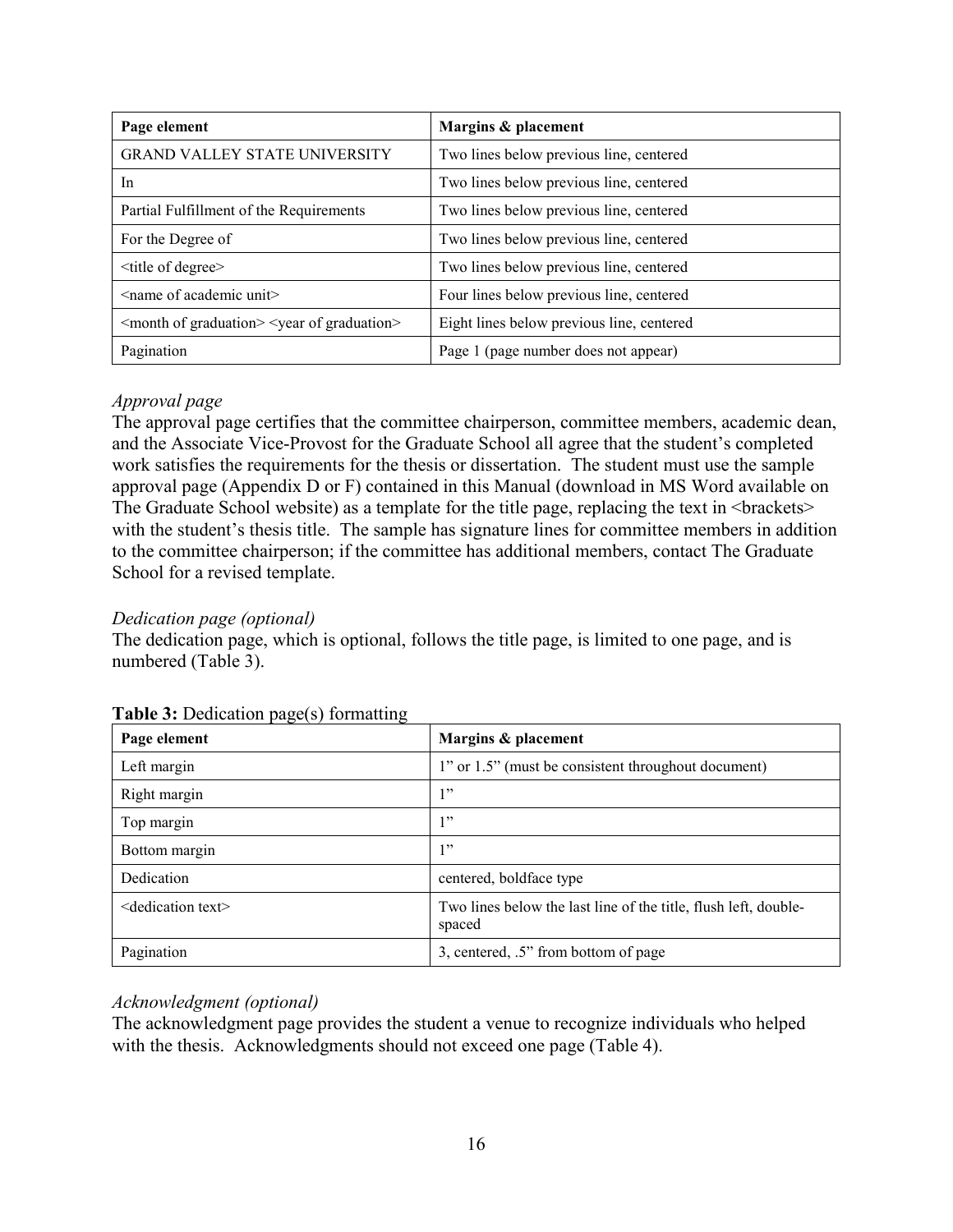| Page element                                                          | Margins & placement                                                                        |
|-----------------------------------------------------------------------|--------------------------------------------------------------------------------------------|
| Left margin                                                           | 1" or 1.5" (must be consistent throughout document)                                        |
| Right margin                                                          | 1"                                                                                         |
| Top margin                                                            | 1"                                                                                         |
| Bottom margin                                                         | 1, 22                                                                                      |
| Acknowledgment<br>(use Acknowledgments if there are more than<br>one) | Centered, boldface type                                                                    |
| <acknowledgment text=""></acknowledgment>                             | Two lines below the last line of the title, flush left, double-<br>spaced                  |
| Pagination                                                            | 3 or 4 (depending on if there was a dedication page); centered,<br>.5" from bottom of page |

#### **Table 4:** Acknowledgement page(s) formatting

#### *Preface (optional)*

A preface, which is optional, contains brief remarks describing what preceded the undertaking of the work and may be written in the first person. It is not to be used in lieu of the introduction and should not exceed three pages (Table 5).

|  | Table 5: Preface page formatting |
|--|----------------------------------|
|--|----------------------------------|

| Page element                | Margins & placement                                                       |
|-----------------------------|---------------------------------------------------------------------------|
| Left margin                 | 1" or 1.5" (must be consistent throughout document)                       |
| Right margin                | 1"                                                                        |
| Top margin                  | 1"                                                                        |
| Bottom margin               | 1"                                                                        |
| Preface                     | Centered, boldface type                                                   |
| <preface text=""></preface> | Two lines below the last line of the title, flush left, double-<br>spaced |
| Pagination                  | Next in sequence, centered, .5" from bottom of page                       |

#### *Abstracts*

The abstract presents a summary of the thesis or dissertation (Table 6). It should contain:

- A short statement of the problem or  $area(s)$  of investigation
- A brief discussion of the methods and procedures used in gathering data or information
- A summary of findings
- Recommendations or conclusions

Abstracts may not exceed 350 words.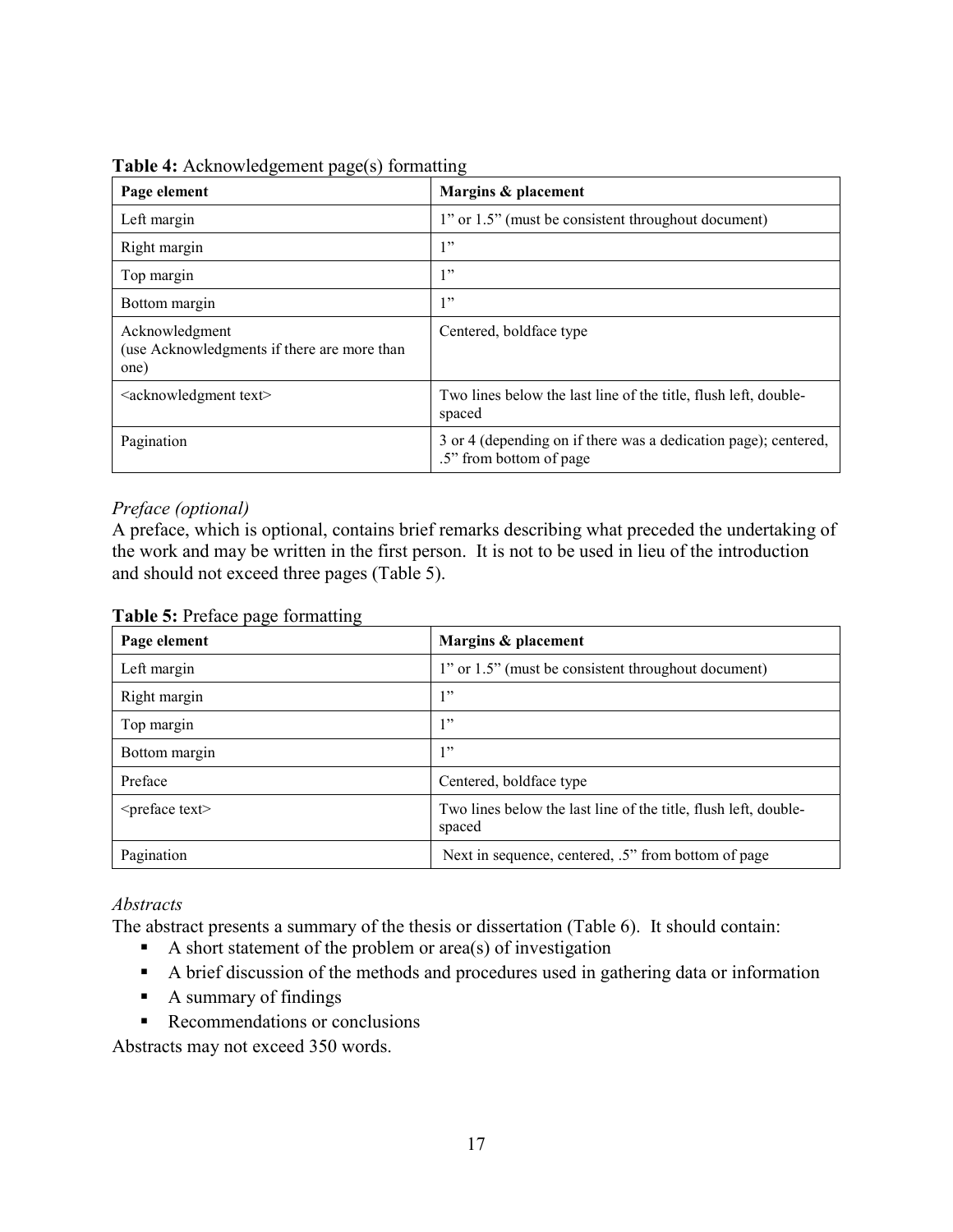| Page element                | Margins & placement                                                       |
|-----------------------------|---------------------------------------------------------------------------|
| Left margin                 | 1" or 1.5" (must be consistent throughout document)                       |
| Right margin                | 1"                                                                        |
| Top margin                  | 1"                                                                        |
| Bottom margin               | 1"                                                                        |
| Abstract                    | Centered, boldface type                                                   |
| $\leq$ abstract text $\geq$ | Two lines below the last line of the title, flush left, double-<br>spaced |
| Pagination                  | Next in sequence, centered, .5" from bottom of page                       |

#### **Table 6:** Abstract page formatting

# *Table of contents*

The titles of chapters or sections, and at least the primary and secondary subdivisions, should be listed. They must be worded exactly as they appear in the body of the thesis or dissertation (Table 7). Approved outlines for Table of Contents organization in the traditional format (Appendix H) and the manuscript format (Appendix I) can be found in the Appendices.

|--|

| Page element      | Margins & placement                                                                                                                                                                                          |  |
|-------------------|--------------------------------------------------------------------------------------------------------------------------------------------------------------------------------------------------------------|--|
| Left margin       | 1" or 1.5" (must be consistent throughout document)                                                                                                                                                          |  |
| Right margin      | 1"                                                                                                                                                                                                           |  |
| Top margin        | 1"                                                                                                                                                                                                           |  |
| Bottom margin     | 1"                                                                                                                                                                                                           |  |
| Table of Contents | Centered, boldface type                                                                                                                                                                                      |  |
| $<$ text $>$      | Two lines below Table of Contents, flush left<br>٠<br>Single-spaced within each entry and double-spaced<br>between<br>Page number should correspond with text<br>Use leader dots before the page number<br>٠ |  |
| Pagination        | Next in sequence, centered, .5" from bottom of page.                                                                                                                                                         |  |

# *General text*

The general text should be double-spaced throughout the document (Table 8). The general text contains all of the information for the thesis or dissertation excluding any material that would be contained in the appendices.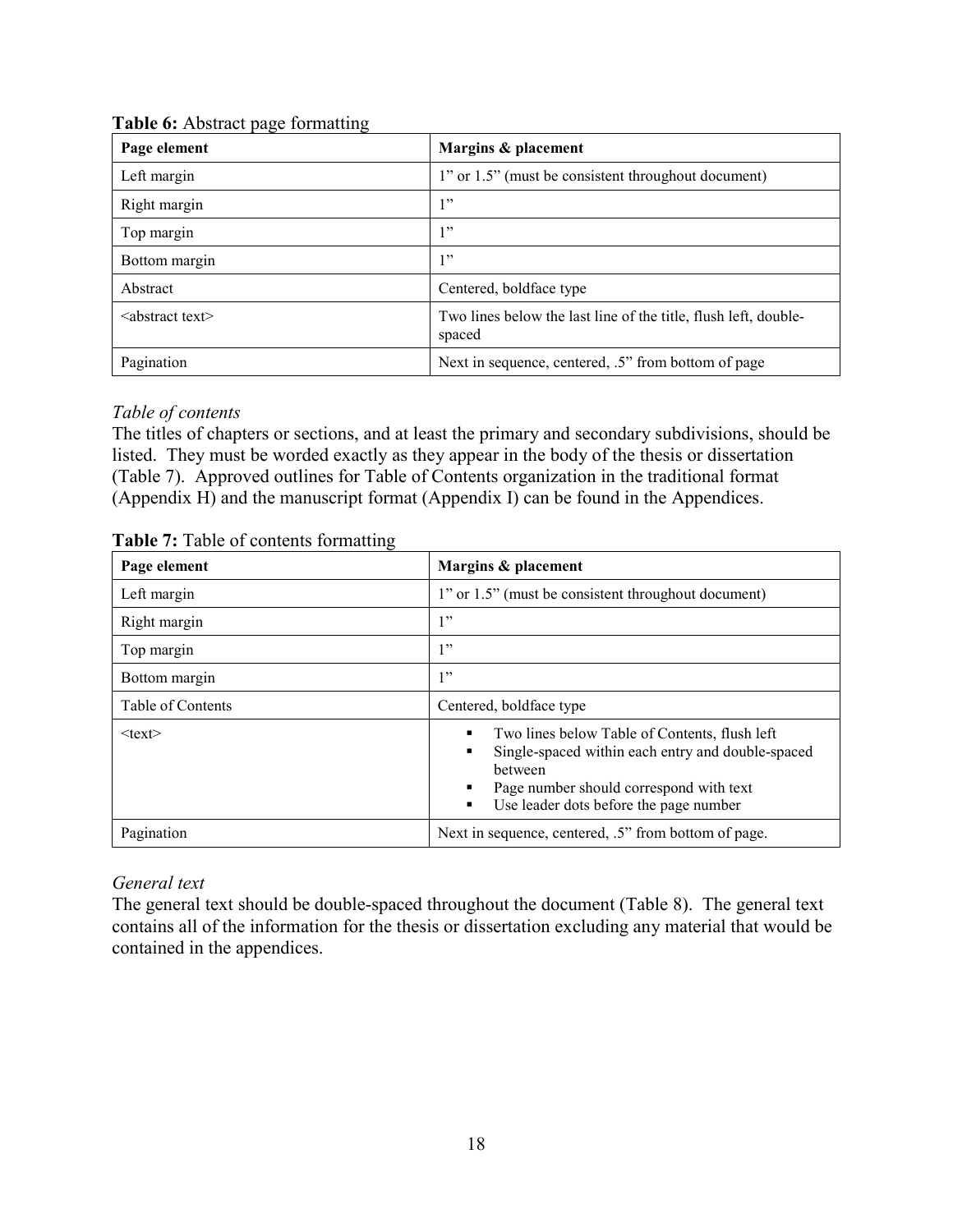|  | Table 8: General text formatting |
|--|----------------------------------|
|--|----------------------------------|

| Page element  | Margins & placement                                  |  |
|---------------|------------------------------------------------------|--|
| Left margin   | 1" or 1.5" (must be consistent throughout document)  |  |
| Right margin  | 1"                                                   |  |
| Top margin    | 1"                                                   |  |
| Bottom margin | 1"                                                   |  |
| $<$ text $>$  | Double-spaced throughout the entire document         |  |
| Pagination    | Next in sequence, centered, .5" from bottom of page. |  |

# *Additional information*

Additional information such as appendices and data tables may be included in the thesis or dissertation. Please be sure to adhere to the appendices formatting guidelines shown in Table 9.

| Page element  | Margins & placement                                             |  |
|---------------|-----------------------------------------------------------------|--|
| Left margin   | 1" or 1.5" (must be consistent throughout document)             |  |
| Right margin  | 1"                                                              |  |
| Top margin    | 1"                                                              |  |
| Bottom margin | 1"                                                              |  |
| $<$ text $>$  | Title of appendix should appear centered at the top of the page |  |
| Pagination    | Next in sequence, centered, .5" from bottom of page.            |  |

**Table 9:** Appendices or data table formatting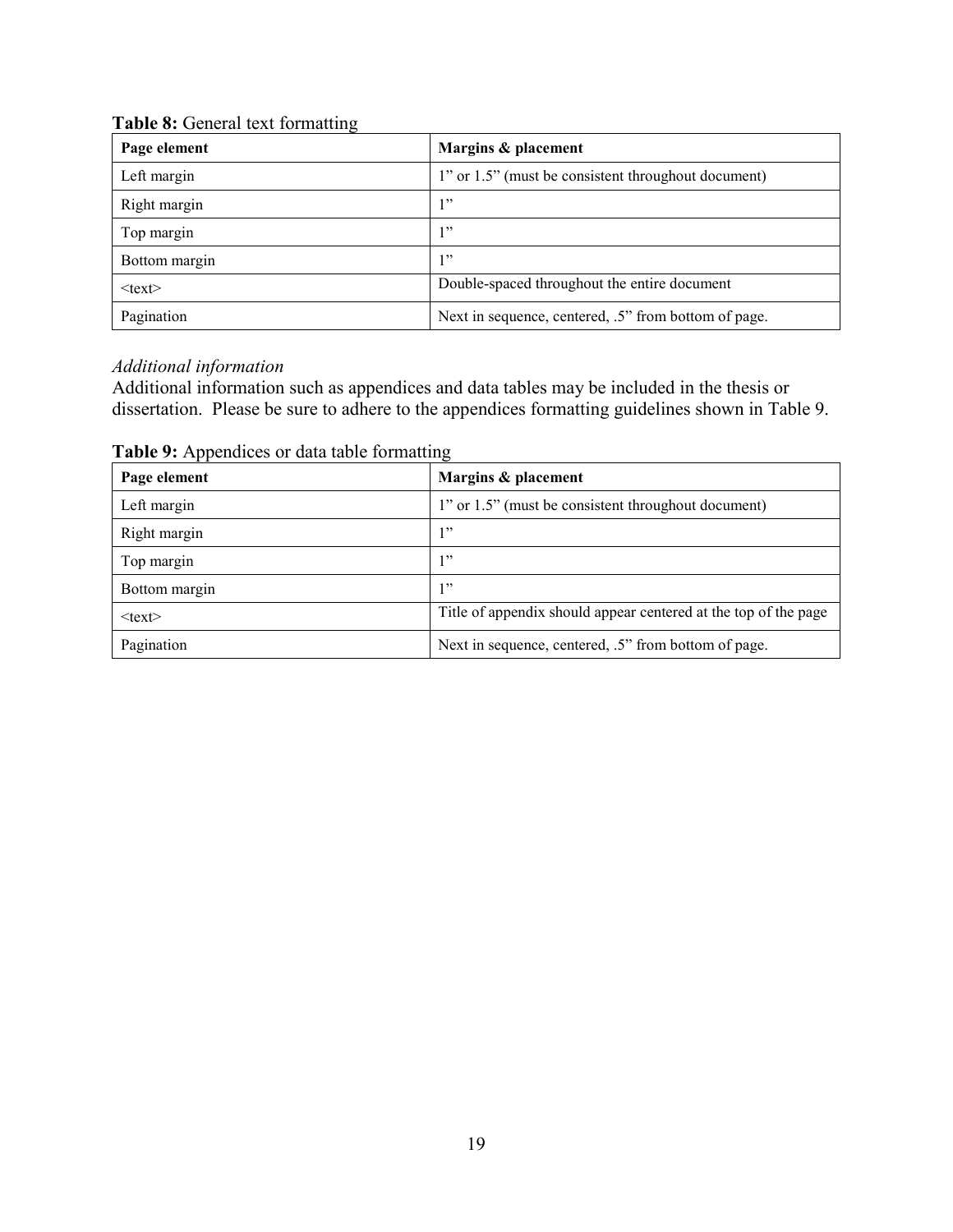#### **Original Sources Consulted for these Guidelines**

- College of Graduate Studies and Research. (2009). *Guidelines for preparing theses and dissertations.* Towson MD: Towson University.
- Cratis D. Williams Graduate School. (2008). *Student handbook for dissertation & thesis preparation.* Boone, NC: Appalachian State University.

Graduate School. (2010). *Thesis guidelines.* Bellingham, WA: Western Washington University.

- Montclair State University. (2009). *Procedures and guidelines for the preparation of master's theses at Montclair State University*. Montclair, NJ: Montclair State University.
- The Graduate School. (2010). *Thesis and dissertation manual.* Harrisonburg, Virginia: James Madison University.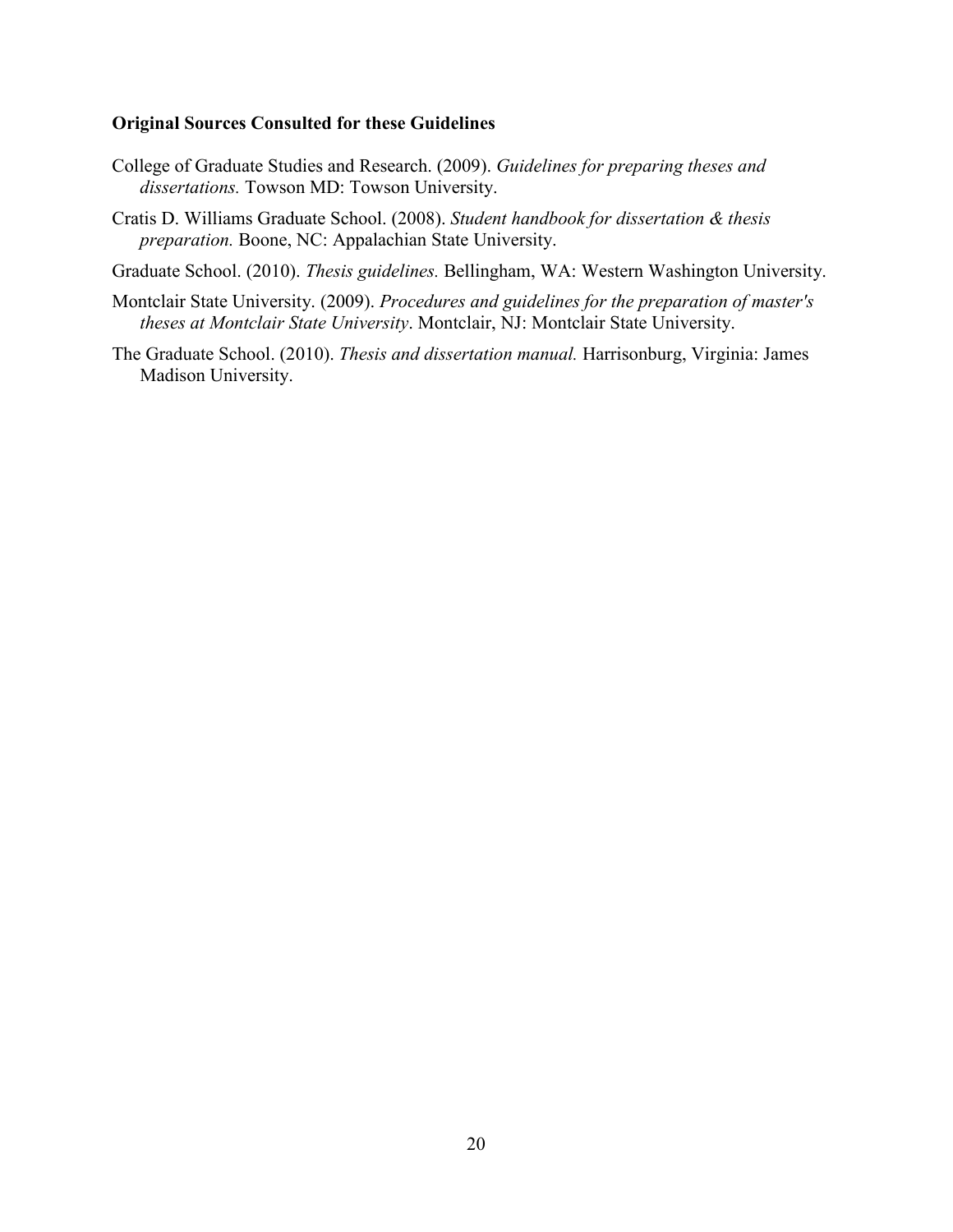# **Appendices**

## <span id="page-20-1"></span><span id="page-20-0"></span>**Appendix A: Committee Membership Endorsement Form for Thesis or Dissertation**

Select one:  $\bigcirc$  Thesis  $\bigcirc$  Dissertation

| <b>Student Name:</b> | Date:     |
|----------------------|-----------|
| Email:               | G Number: |

Graduate Degree Program: Thesis Title:

|              | <b>Committee Members:</b> | <b>Graduate Faculty Status:</b> | Department/Program: |
|--------------|---------------------------|---------------------------------|---------------------|
| Chairperson: |                           |                                 |                     |
|              |                           |                                 |                     |
| Member:      |                           |                                 |                     |
|              |                           |                                 |                     |
| Member:      |                           |                                 |                     |
|              |                           |                                 |                     |
| Member:      |                           |                                 |                     |
|              |                           |                                 |                     |

# Graduate Program Director (Please Print Name): \_\_\_\_\_\_\_\_\_\_\_\_\_\_\_\_\_\_\_\_\_\_\_\_\_\_\_\_\_\_\_\_\_

 $\Box$  I approve this committee.

 $Signature:$ 

| $\cdots$<br>I II |  |
|------------------|--|
|                  |  |

# **Unit Head (Please Print Name):** \_\_\_\_\_\_\_\_\_\_\_\_\_\_\_\_\_\_\_\_\_\_\_\_\_\_\_\_\_\_\_\_\_\_\_\_\_\_\_\_\_\_\_\_\_\_

Committee Chairperson has:

 $\Box$  Appropriate disciplinary expertise to chair this committee.

 $\Box$  Sufficient workload availability to work with this student.

Signature: \_\_\_\_\_\_\_\_\_\_\_\_\_\_\_\_\_\_\_\_\_\_\_\_\_\_\_\_\_\_\_\_\_\_\_\_ Date: \_\_\_\_\_\_\_\_\_\_\_\_\_\_\_\_\_\_

# **Associate Vice-Provost for The Graduate School:**

 $\Box$  This committee meets the requirements of the current Thesis and Dissertation Policy.

Signature: \_\_\_\_\_\_\_\_\_\_\_\_\_\_\_\_\_\_\_\_\_\_\_\_\_\_\_\_\_\_\_\_\_\_\_\_ Date: \_\_\_\_\_\_\_\_\_\_\_\_\_\_\_\_\_\_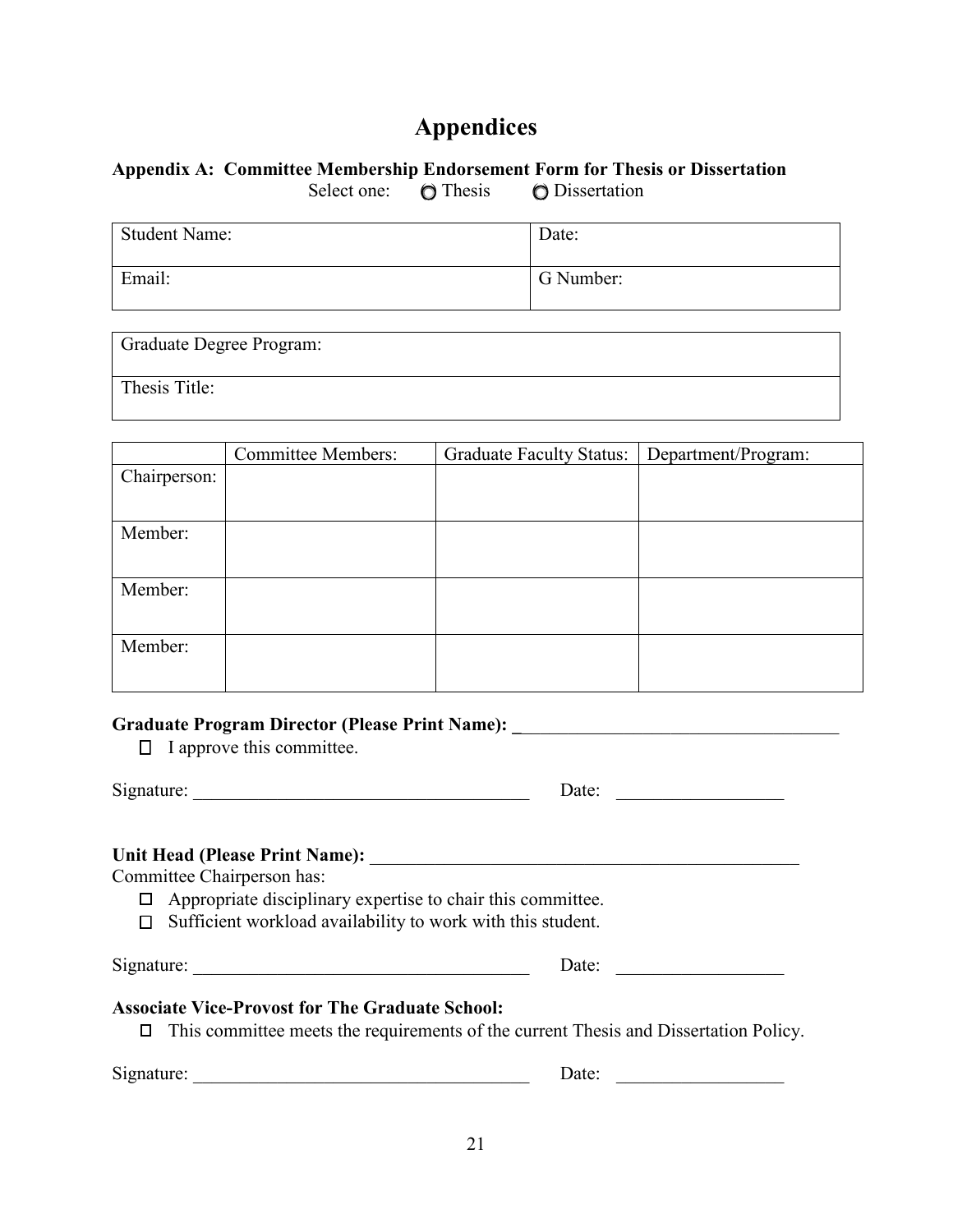#### <span id="page-21-0"></span>**Appendix B: Thesis or Dissertation Proposal Announcement Form**

Thesis or Dissertation Proposal Announcement Form

(posted electronically on Academic program or Departmental website, distributed electronically to appropriate list-serves, and posted on appropriate bulletin boards at least 7 days prior to scheduled date)

> $\overline{\mathcal{L}}$  , which is a set of the set of the set of the set of the set of the set of the set of the set of the set of the set of the set of the set of the set of the set of the set of the set of the set of the set of th Student's Name

> $\overline{\mathcal{L}}$  , which is a set of the set of the set of the set of the set of the set of the set of the set of the set of the set of the set of the set of the set of the set of the set of the set of the set of the set of th Date and Time

> $\overline{\mathcal{L}}$  , which is a set of the set of the set of the set of the set of the set of the set of the set of the set of the set of the set of the set of the set of the set of the set of the set of the set of the set of th Location

> $\mathcal{L}=\mathcal{L}=\mathcal{L}=\mathcal{L}=\mathcal{L}=\mathcal{L}=\mathcal{L}=\mathcal{L}=\mathcal{L}=\mathcal{L}=\mathcal{L}=\mathcal{L}=\mathcal{L}=\mathcal{L}=\mathcal{L}=\mathcal{L}=\mathcal{L}=\mathcal{L}=\mathcal{L}=\mathcal{L}=\mathcal{L}=\mathcal{L}=\mathcal{L}=\mathcal{L}=\mathcal{L}=\mathcal{L}=\mathcal{L}=\mathcal{L}=\mathcal{L}=\mathcal{L}=\mathcal{L}=\mathcal{L}=\mathcal{L}=\mathcal{L}=\mathcal{L}=\mathcal{L}=\mathcal{$ Graduate Program

# **<TITLE OF THESIS/DISSERTATION>**

**Committee:** 

**<Chair> <Member 1> <Member 2> <Member 3> (or more, if applicable)**

**To post on The Graduate School's website, email this form to [gradschool@gvsu.edu.](mailto:gradschool@gvsu.edu)**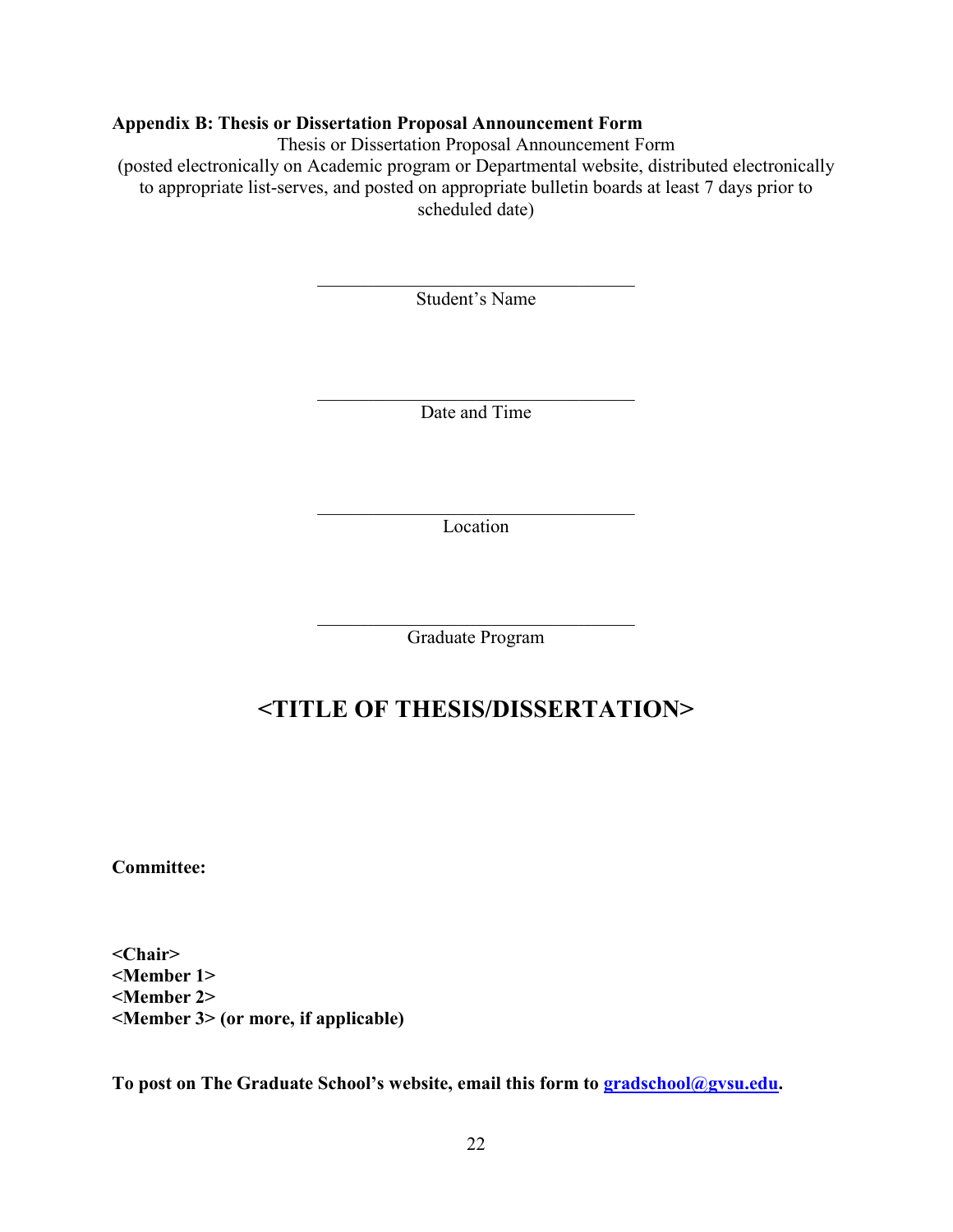## <span id="page-22-0"></span>**Appendix C: Thesis or Dissertation Defense Announcement Form**

Thesis or Dissertation Defense Announcement Form (posted electronically on Academic program or Departmental website, distributed electronically to appropriate list-serves, and posted on appropriate bulletin boards at least 7 days prior to scheduled date)

Student's Name

 $\mathcal{L}_\mathcal{L}$ Date and Time

 $\mathcal{L}_\mathcal{L}$ Location

Graduate Program

# **<TITLE OF THESIS/DISSERTATION>**

**Committee: <Chair> <Member 1> <Member 2> <Member 3> (or more, if applicable)**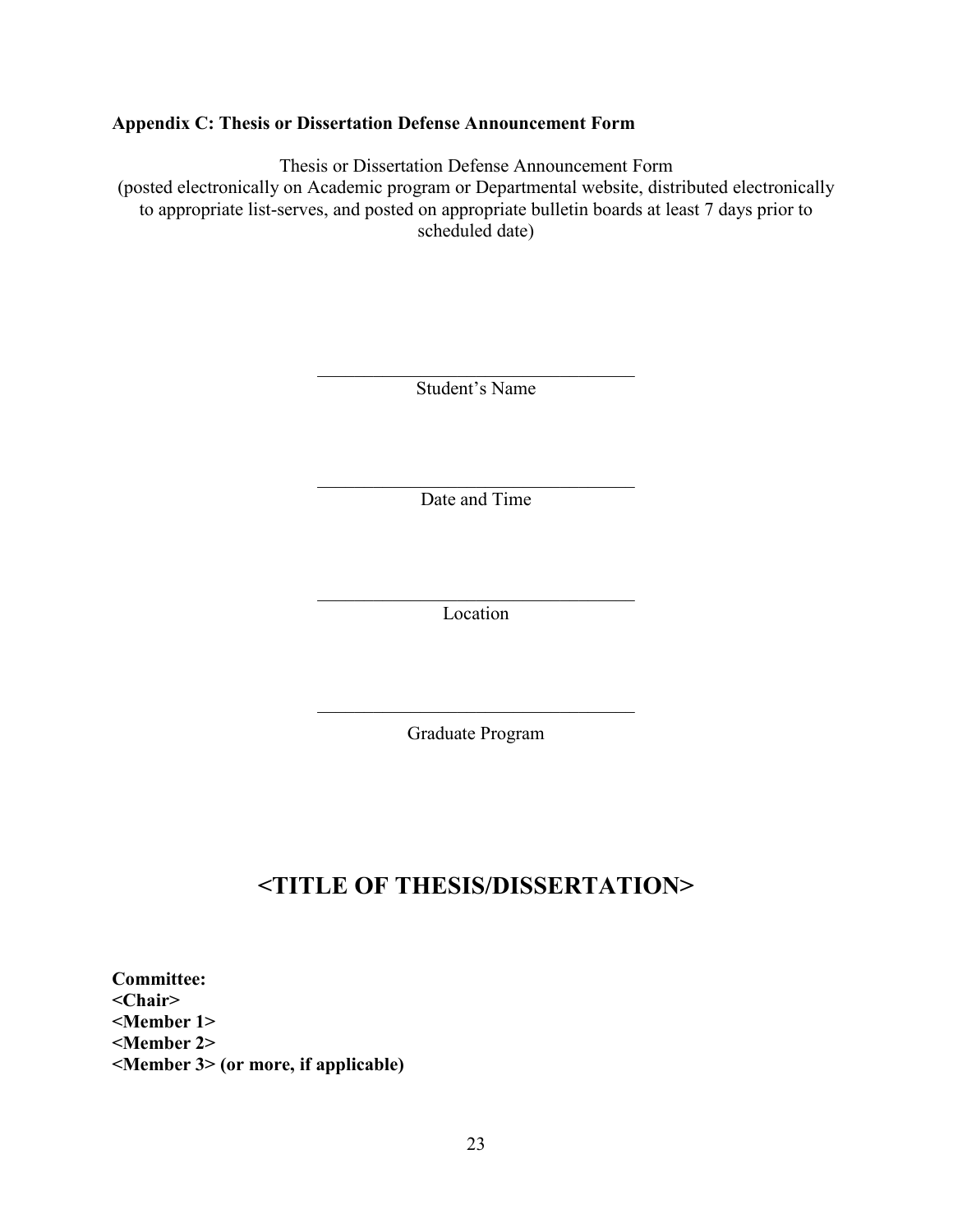# <span id="page-23-0"></span>**Appendix D: Thesis Final Approval Form**



The signatures of the committee members below indicate that they have read and approved the thesis of <your full legal name> in partial fulfillment of the requirements for the degree of <Master of XXXX>.

\_\_\_\_\_\_\_\_\_\_\_\_\_\_\_\_\_\_\_\_\_\_\_\_\_\_\_\_\_\_\_\_\_\_\_\_\_\_\_\_\_\_\_\_\_\_\_\_\_\_\_\_\_\_

| <name advisor="" of="" thesis="">, Thesis committee chair</name> | Date |
|------------------------------------------------------------------|------|
|------------------------------------------------------------------|------|

<name of member>, Committee member Date

<name of member>, Committee member Date

<Name of Academic College>

Accepted and approved on behalf of the<br>
Shame of Academic College>
Craduate Faculty

Accepted and approved on behalf of the
Craduate Faculty

Accepted and approved on behalf of the

Accepted and approved on behalf of the

Dean of the College Associate Vice-Provost for the Graduate School

Date Date

\_\_\_\_\_\_\_\_\_\_\_\_\_\_\_\_\_\_\_\_\_\_\_\_\_\_\_\_\_\_\_\_\_\_\_\_\_\_\_\_\_\_\_\_\_\_\_\_\_\_\_\_\_\_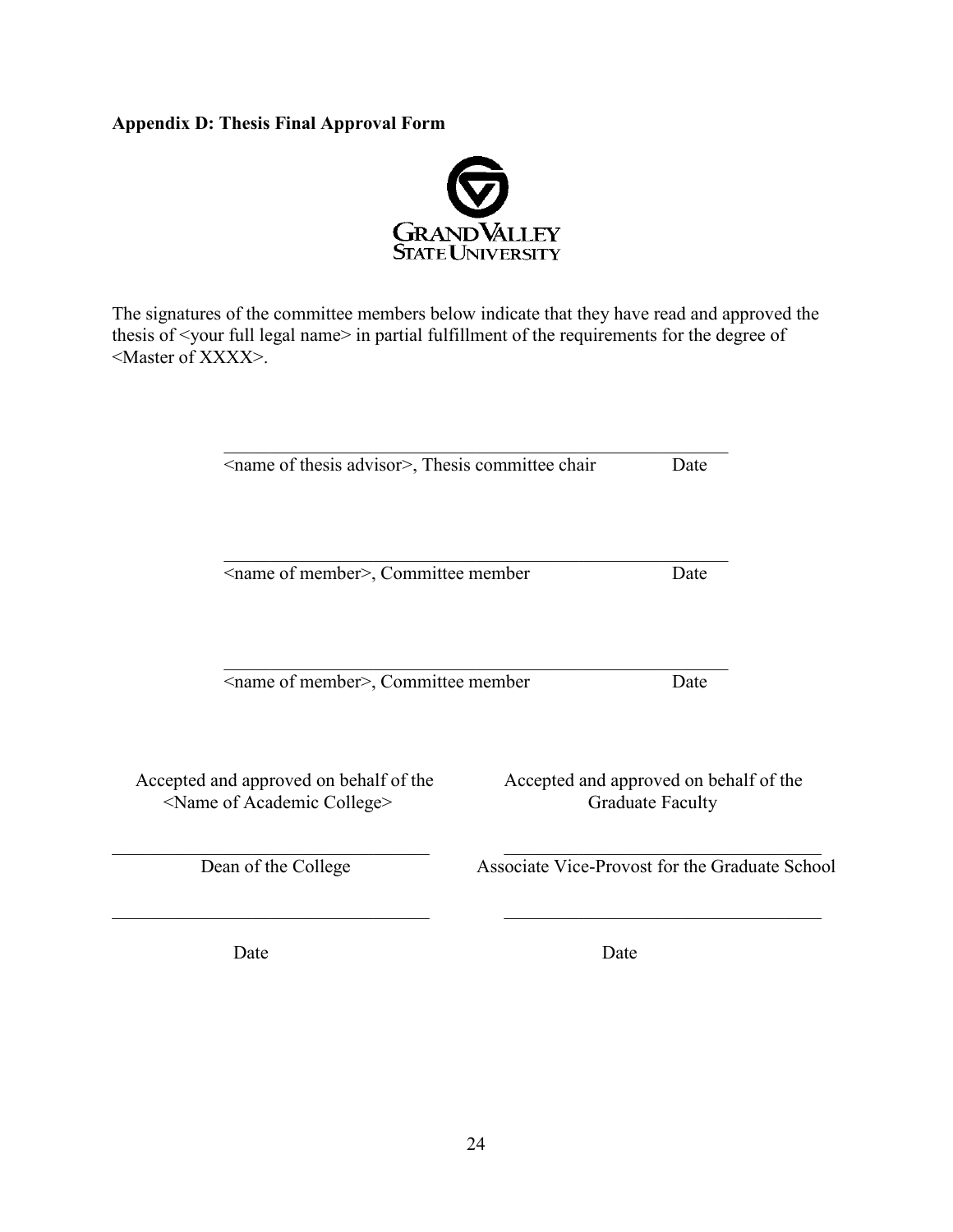# <span id="page-24-0"></span>**Appendix E: Thesis Title Page**

<Title of thesis>

(title can be no more than 200 characters in length double spaced)

<Student's full legal name here, double-spaced after title>

A Thesis Submitted to the Graduate Faculty of

#### GRAND VALLEY STATE UNIVERSITY

In

Partial Fulfillment of the Requirements

For the Degree of

<name of the degree here>

<the academic unit>

<Month of graduation> <Year of graduation>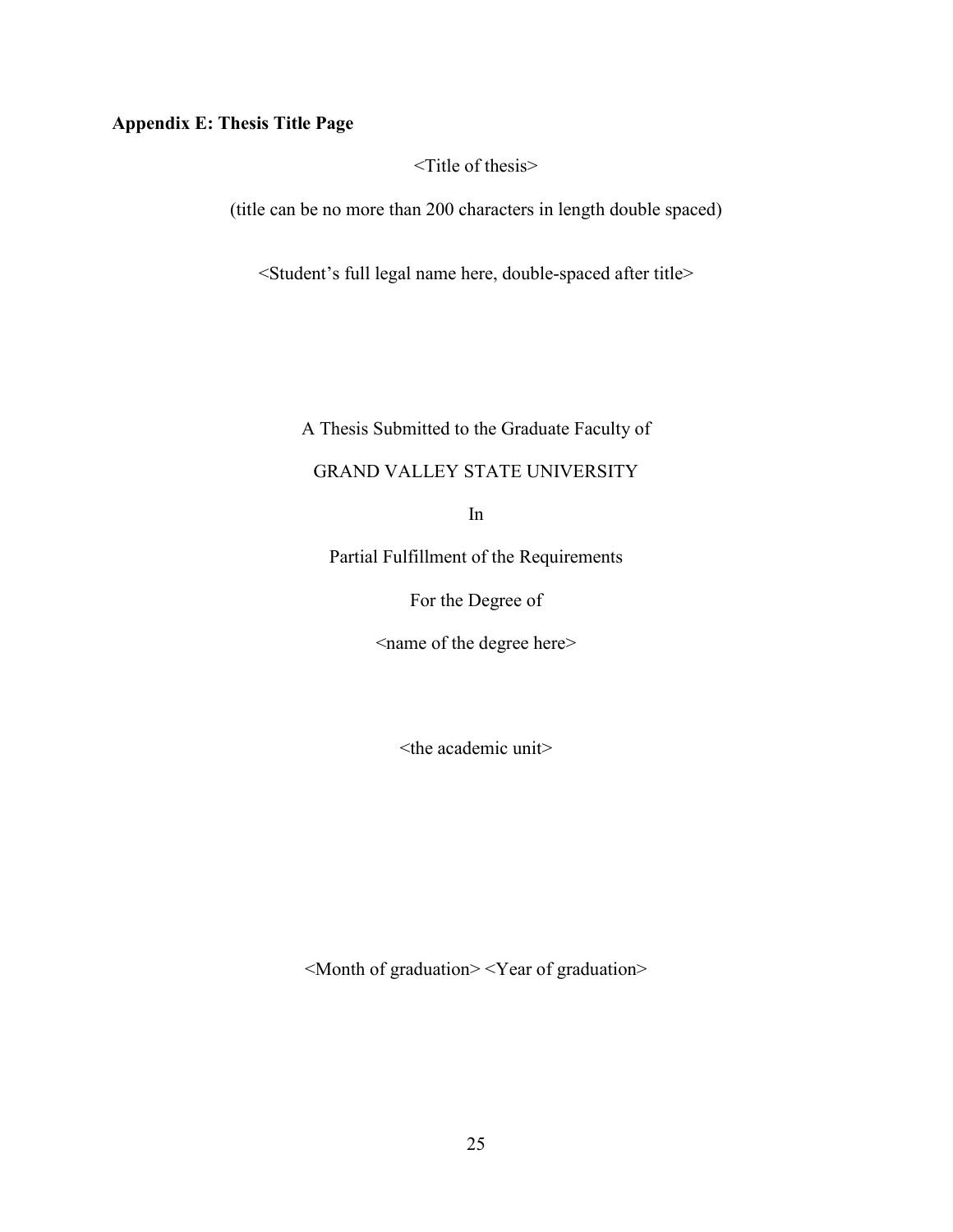# <span id="page-25-0"></span>**Appendix F: Dissertation Final Approval Form**



The signatures of the committee members below indicate that they have read and approved the dissertation of <your full legal name> in partial fulfillment of the requirements for the degree of. <Doctor of XXXX>.

| <name chair="" dissertation="" of="">, Dissertation committee chair Date</name>      |                                                                   |      |
|--------------------------------------------------------------------------------------|-------------------------------------------------------------------|------|
| <name member="" of="">, Committee member</name>                                      |                                                                   | Date |
|                                                                                      |                                                                   |      |
| <name member="" of="">, Committee member</name>                                      |                                                                   | Date |
| <name member="" of="">, Committee member</name>                                      |                                                                   | Date |
| Accepted and approved on behalf of the<br><name academic="" college="" of=""></name> | Accepted and approved on behalf of the<br><b>Graduate Faculty</b> |      |
| Dean of the College                                                                  | Associate Vice-Provost for the Graduate School                    |      |
| Date                                                                                 | Date                                                              |      |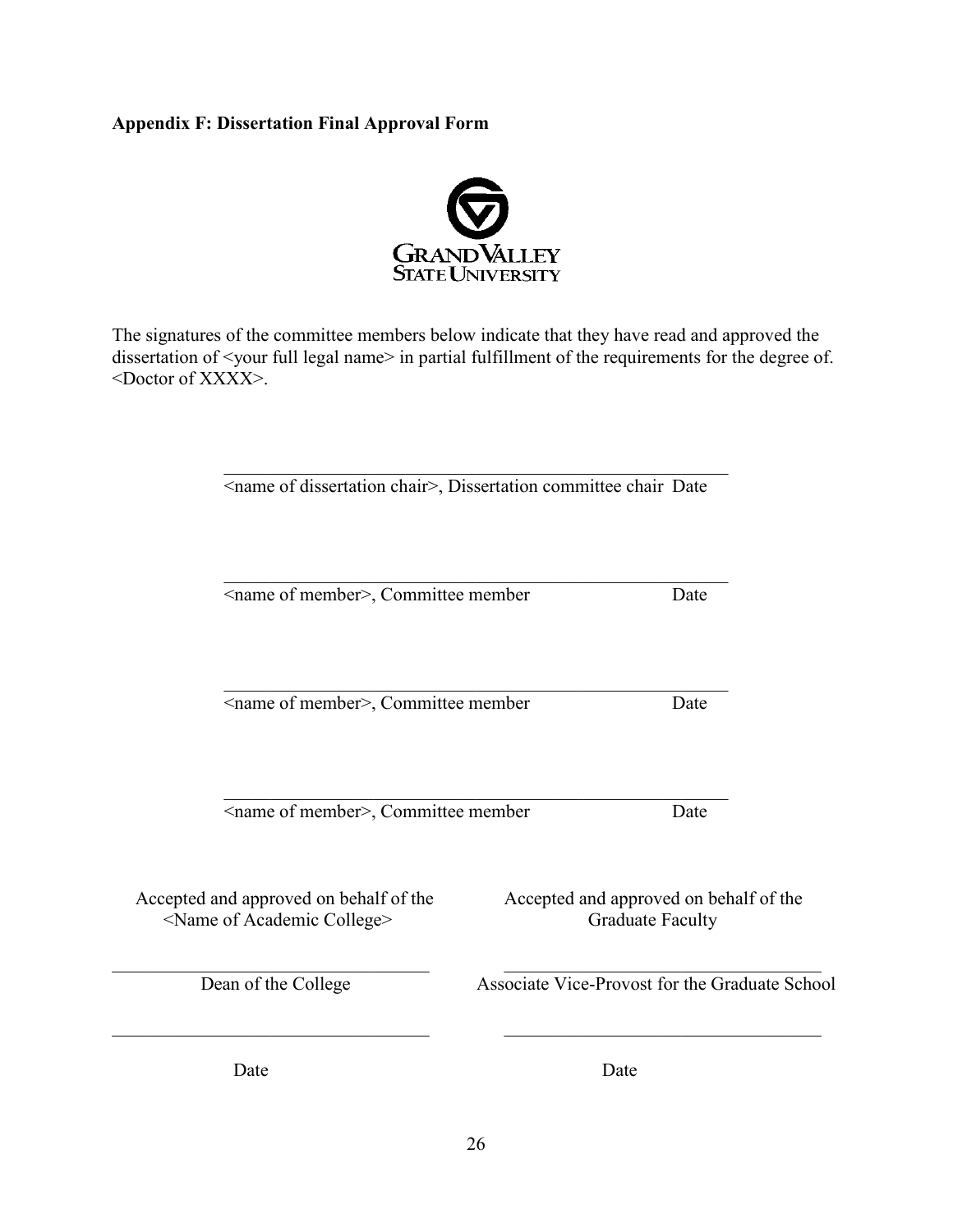# <span id="page-26-0"></span>**Appendix G: Dissertation Title Page**

<Title of dissertation>

(title can be no more than 200 characters in length, double-spaced)

<Student's full legal name here, double-spaced after title>

A Dissertation Submitted to the Graduate Faculty of

## GRAND VALLEY STATE UNIVERSITY

In

Partial Fulfillment of the Requirements

For the Degree of

<name of degree here>

<the academic unit>

<Month of graduation> <Year of graduation>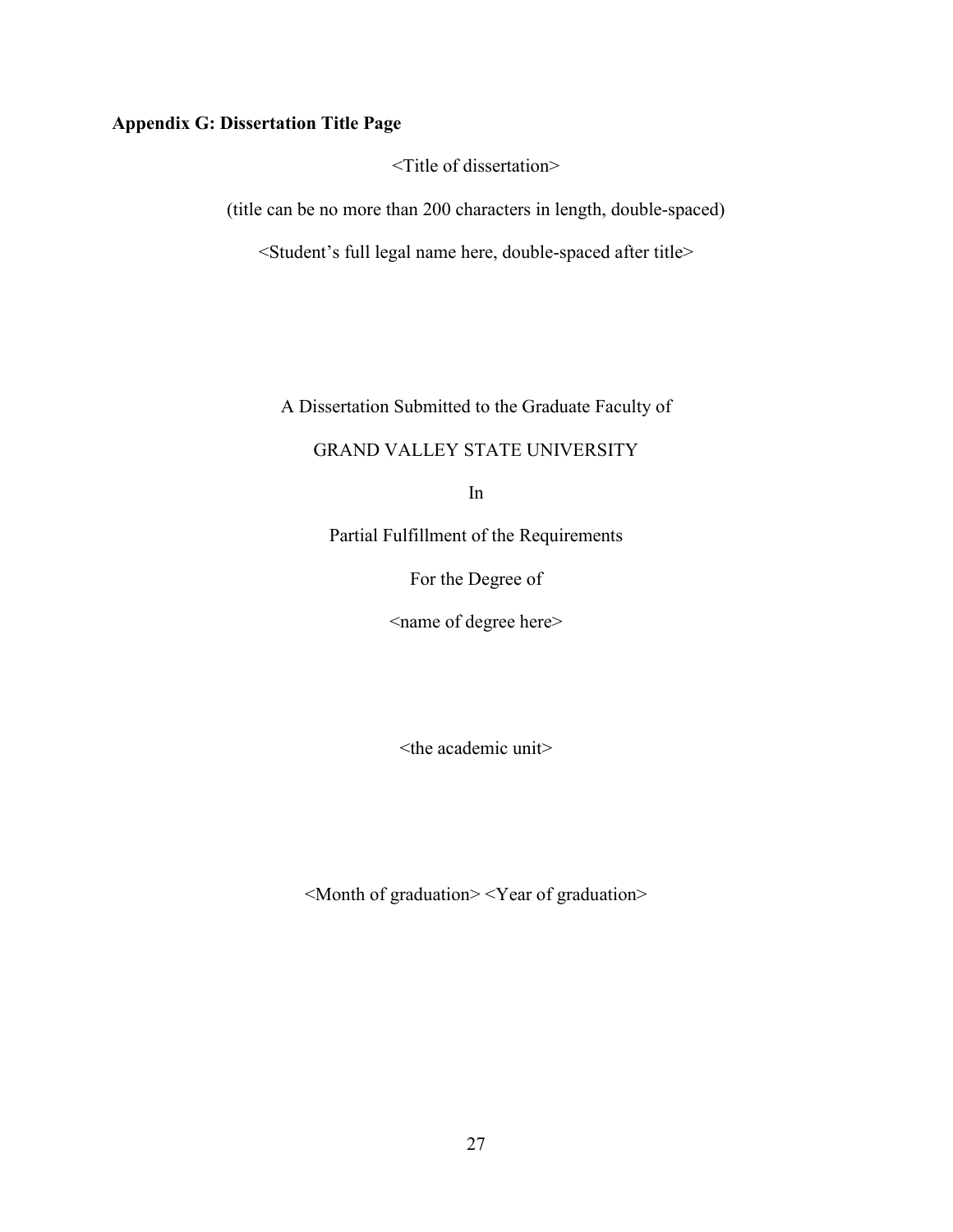<span id="page-27-0"></span>

| <b>Title Page</b>                                  |
|----------------------------------------------------|
| <b>Approval Page</b>                               |
| Dedication (Optional)                              |
| Acknowledgments (Optional)                         |
| Preface (Optional)                                 |
| Abstract                                           |
| Table of Contents                                  |
| List of Tables (required if tables are used)       |
| List of Figures (required if figures are used)     |
| Key to Symbols (required if symbols are used)      |
| Abbreviations (required if abbreviations are used) |
| Chapter 1 Introduction                             |
| Introduction                                       |
| Purpose                                            |
| Scope                                              |
| Assumptions                                        |
| Hypothesis or Research Question                    |
| Significance                                       |
| Definitions (required if applicable)               |
| Chapter 2 Review of Literature                     |
| Chapter 3 Methodology                              |
| <b>Chapter 4 Results</b>                           |
| Chapter 5 Discussion and Conclusions               |
| Appendices                                         |
| Bibliography/References                            |
| Vita/biosketch (Optional)                          |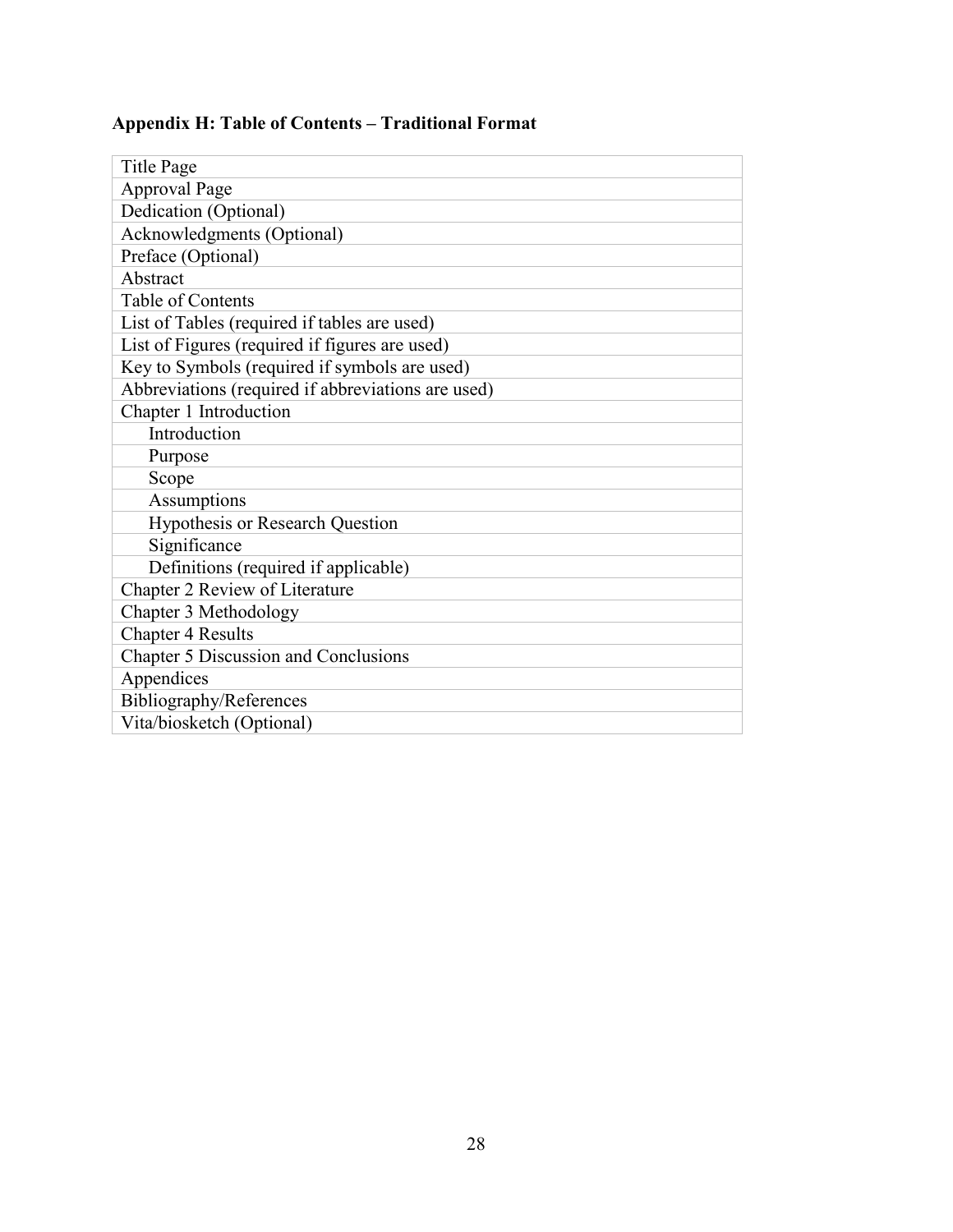| Appenuix 1. Tabié of Contents                                             |
|---------------------------------------------------------------------------|
| <b>Title Page</b>                                                         |
| <b>Approval Page</b>                                                      |
| Dedication (Optional)                                                     |
| Acknowledgments (Optional)                                                |
| Preface (Optional)                                                        |
| Abstract                                                                  |
| Table of Contents                                                         |
| List of Tables (required if tables are used)                              |
| List of Figures (required if figures are used)                            |
| Key to Symbols (required if symbols are used)                             |
| Abbreviations (required if abbreviations are used)                        |
| Chapter 1 Introduction                                                    |
| Introduction                                                              |
| Purpose                                                                   |
| Scope                                                                     |
| Assumptions                                                               |
| Hypothesis                                                                |
| Significance                                                              |
| Definitions                                                               |
| Chapter 2 Manuscript (in specific journal style approved by the Committee |
| Chairperson)                                                              |
| <b>Title Page</b>                                                         |
| Abstract                                                                  |
| Introduction                                                              |
| Methodology                                                               |
| Results                                                                   |
| Discussion                                                                |
| Acknowledgements                                                          |
| References                                                                |
| <b>Figure Captions</b>                                                    |
| Tables                                                                    |
| Figures                                                                   |
| Chapter 3 Extended Review of Literature and Extended Methodology          |
| <b>Extended Review of Literature</b>                                      |
| <b>Extended Methodology</b>                                               |
| Appendices                                                                |
| Bibliography                                                              |
| Vita/biosketch (Optional)                                                 |

# <span id="page-28-0"></span>**Appendix I: Table of Contents – Journal Format**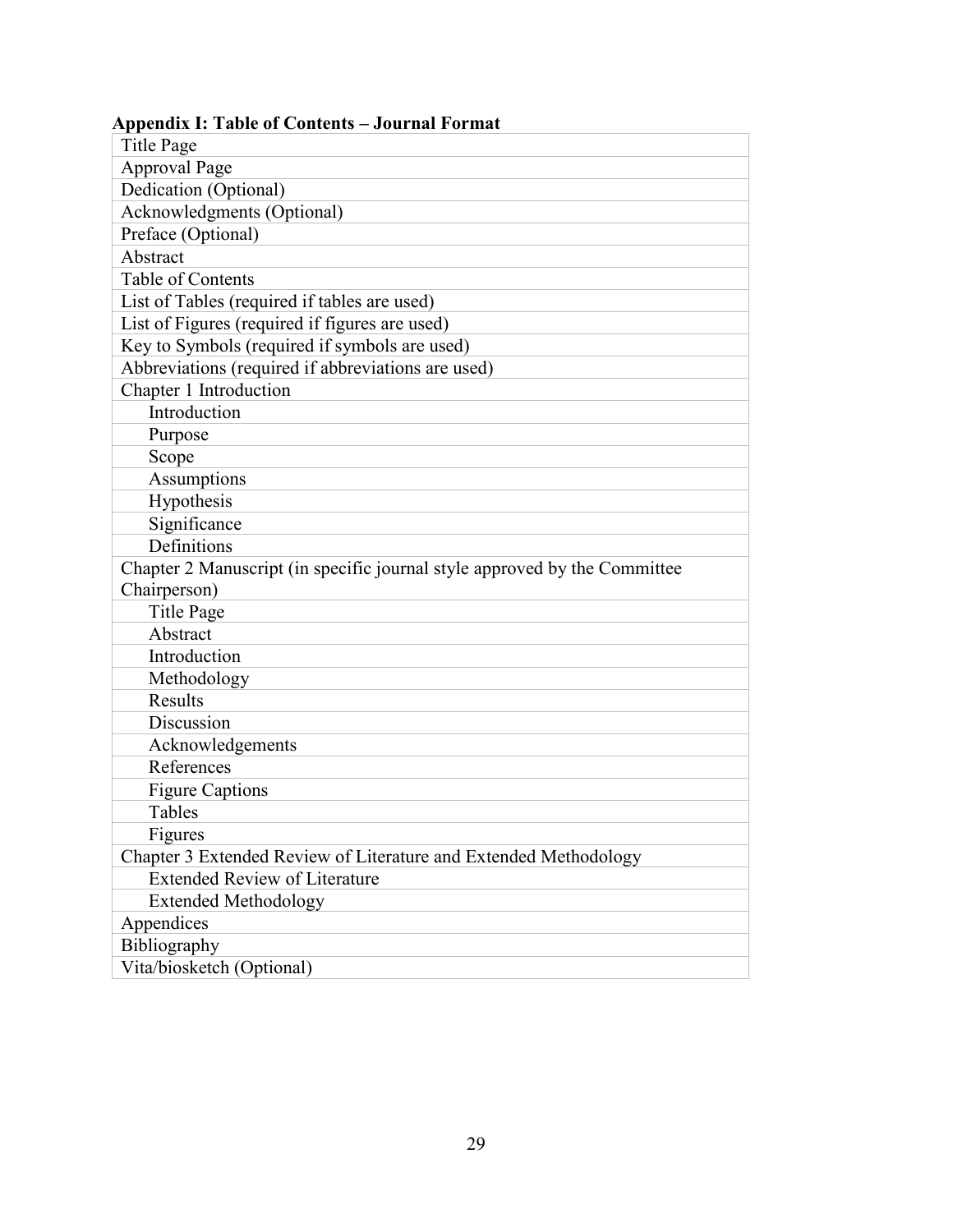

**Project:** 

**Name: Date:** 

| <b>Item Description:</b><br>Prepared by:                                                                                                                                                                                                                                                                                                             |                                                                                                                                                                                                                                                                                                                                                                                                                   |  |
|------------------------------------------------------------------------------------------------------------------------------------------------------------------------------------------------------------------------------------------------------------------------------------------------------------------------------------------------------|-------------------------------------------------------------------------------------------------------------------------------------------------------------------------------------------------------------------------------------------------------------------------------------------------------------------------------------------------------------------------------------------------------------------|--|
| <b>PURPOSE</b>                                                                                                                                                                                                                                                                                                                                       |                                                                                                                                                                                                                                                                                                                                                                                                                   |  |
| <b>FAVORING FAIR USE</b><br>Teaching (including multiple copies for classroom<br>use)<br>Research<br>Scholarship<br>Nonprofit educational institution<br>Criticism<br>Comment<br>News reporting<br>Transformative or productive use (changes the work<br>for new utility)<br>Restricted access (to students or other appropriate<br>group)<br>Parody | <b>OPPOSING FAIR USE</b><br>Commercial activity<br>Profiting from the use<br>Entertainment<br>Bad-faith behavior<br>Denying credit to original author                                                                                                                                                                                                                                                             |  |
| <b>NATURE</b>                                                                                                                                                                                                                                                                                                                                        |                                                                                                                                                                                                                                                                                                                                                                                                                   |  |
| <b>FAVORING FAIR USE</b><br>Published work<br>Factual/informational and educational in nature or<br>nonfiction work<br>Important to educational objectives<br>Non-consumable                                                                                                                                                                         | <b>OPPOSING FAIR USE</b><br>Unpublished work<br>Highly creative work (i.e., art, music, novels, films,<br>plays, poetry)<br>Fiction<br>Consumable work (i.e., workbook, test)                                                                                                                                                                                                                                     |  |
| <b>AMOUNT</b>                                                                                                                                                                                                                                                                                                                                        |                                                                                                                                                                                                                                                                                                                                                                                                                   |  |
| <b>FAVORING FAIR USE</b><br>Small portion of work<br>Portion used is not central or significant to the<br>entire work as a whole<br>Amount taken is narrowly tailored to accomplish a<br>demonstrated, legitimate purpose in the course<br>curriculum                                                                                                | <b>OPPOSING FAIR USE</b><br>Large portion or whole work used<br>Portion used is central to or heart of the entire<br>work<br>Amount taken is more than necessary to<br>accomplish a demonstrated, legitimate purpose in<br>the course curriculum                                                                                                                                                                  |  |
| <b>EFFECT</b>                                                                                                                                                                                                                                                                                                                                        |                                                                                                                                                                                                                                                                                                                                                                                                                   |  |
| <b>FAVORING FAIR USE</b><br>User owns lawfully purchased or acquired copy of<br>original work<br>One or few copies made<br>No significant effect on the market or potential<br>market for copyrighted work<br>No similar product marketed by the copyright<br>holder<br>Lack of licensing mechanism                                                  | <b>OPPOSING FAIR USE</b><br>Could replace sale of copyrighted work<br>Significantly impairs market or potential market for<br>copyrighted work or derivative<br>Reasonably available licensing mechanism for use<br>of copyrighted work<br>Affordable permission available for using work<br>Numerous copies made<br>You made it accessible on the web or in another<br>public forum<br>Repeated or long-term use |  |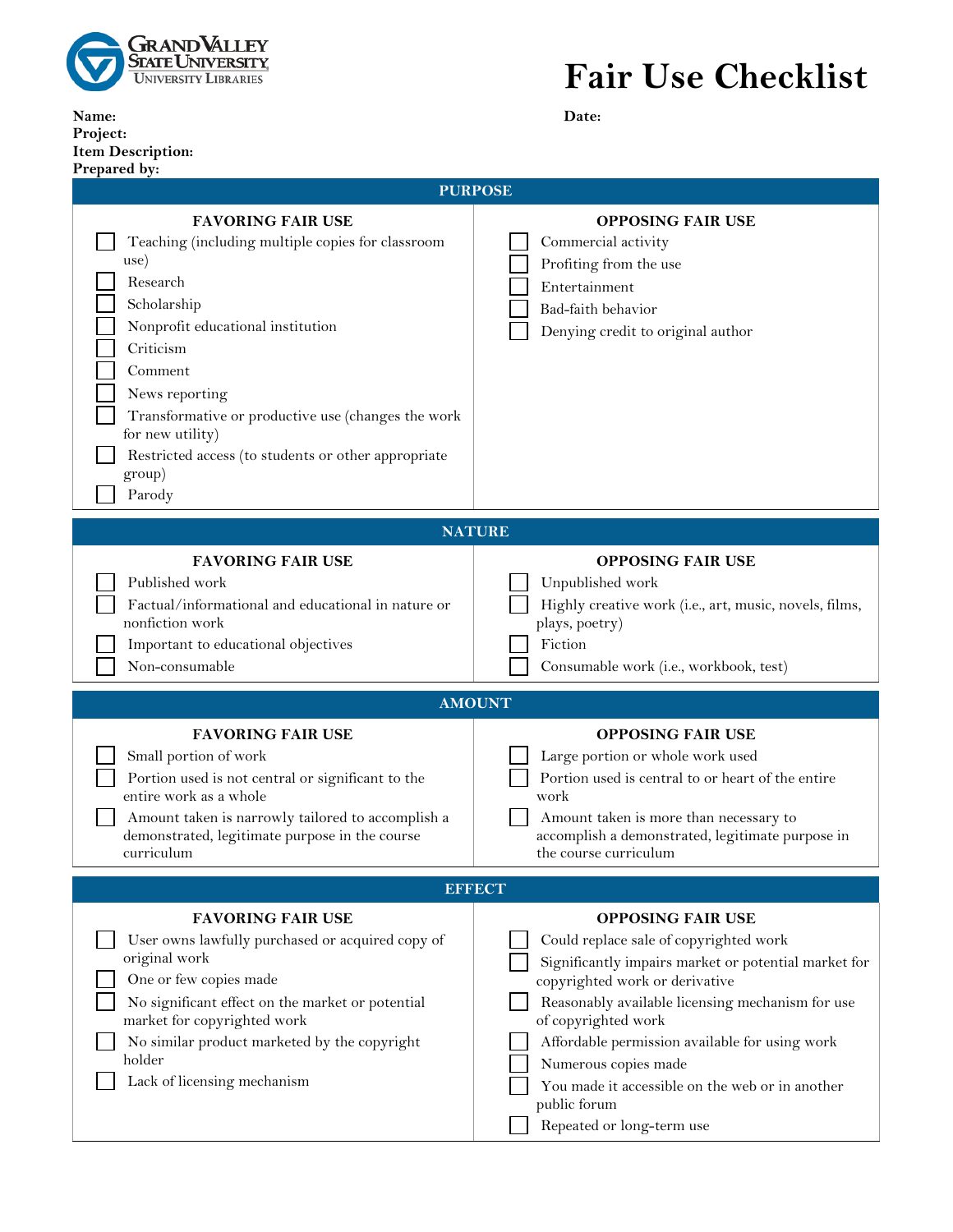# **Fair Use Checklist**

#### **Introduction to the Checklist**

The Fair Use Checklist and variations on it have been widely used for many years to help educators, librarians, lawyers, and many other users of copyrighted works determine whether their activities are within the limits of fair use under U.S. copyright law (Section 107 of the U.S. Copyright Act). Fair use is determined by a balanced application of four factors set forth in the statute:  $(1)$  the purpose of the use;  $(2)$  the nature of the work used;  $(3)$ the amount and substantiality of the work used ; and (4) the effect of the use upon the potential market for or value of the work used. Those factors form the structure of this checklist. Congress and courts have offered some insights into the specific meaning of the factors, and those interpretations are reflected in the details of this form.

This checklist is offered as a guide, not as an absolute protection against a charge of infringement.

#### **Benefits of the Checklist**

A proper use of this checklist should serve two purposes. First, it should help you focus on factual circumstances that are important in your evaluation of fair use. The meaning and scope of fair use depends on the particular facts of a given situation, and changing one or more facts may alter the analysis. Second, the checklist can provide an important mechanism to document your decision-making process. Maintaining a record of your fair use analysis can be critical for establishing good faith; consider adding to the checklist the current date and notes about your project. Keep completed checklists on file for future reference.

#### **The Checklist as Roadmap**

As you use the checklist and apply it to your situations, you are likely to check more than one box in each column and even check boxes across columns. Some checked boxes will favor fair use and others may oppose fair use. A key issue is whether you are acting reasonably in checking any given box, with the ultimate question being whether the cumulative weight of the factors favors or turns you away from fair use. This is not an exercise in simply checking and counting boxes. The more boxes checked on the left side of the list the stronger the argument for fair use, but it is not an absolute. Instead, you need to consider the relative persuasive strength of the circumstances and if the overall conditions lean most convincingly for or against fair use. Because you are most familiar with your project, you are probably best positioned to evaluate the facts and make the decision.

#### **Further Information**

You can learn more about copyright and fair use from the University Libraries' copyright website: [www.gvsu.edu/library/copyright.](http://www.gvsu.edu/library/copyright)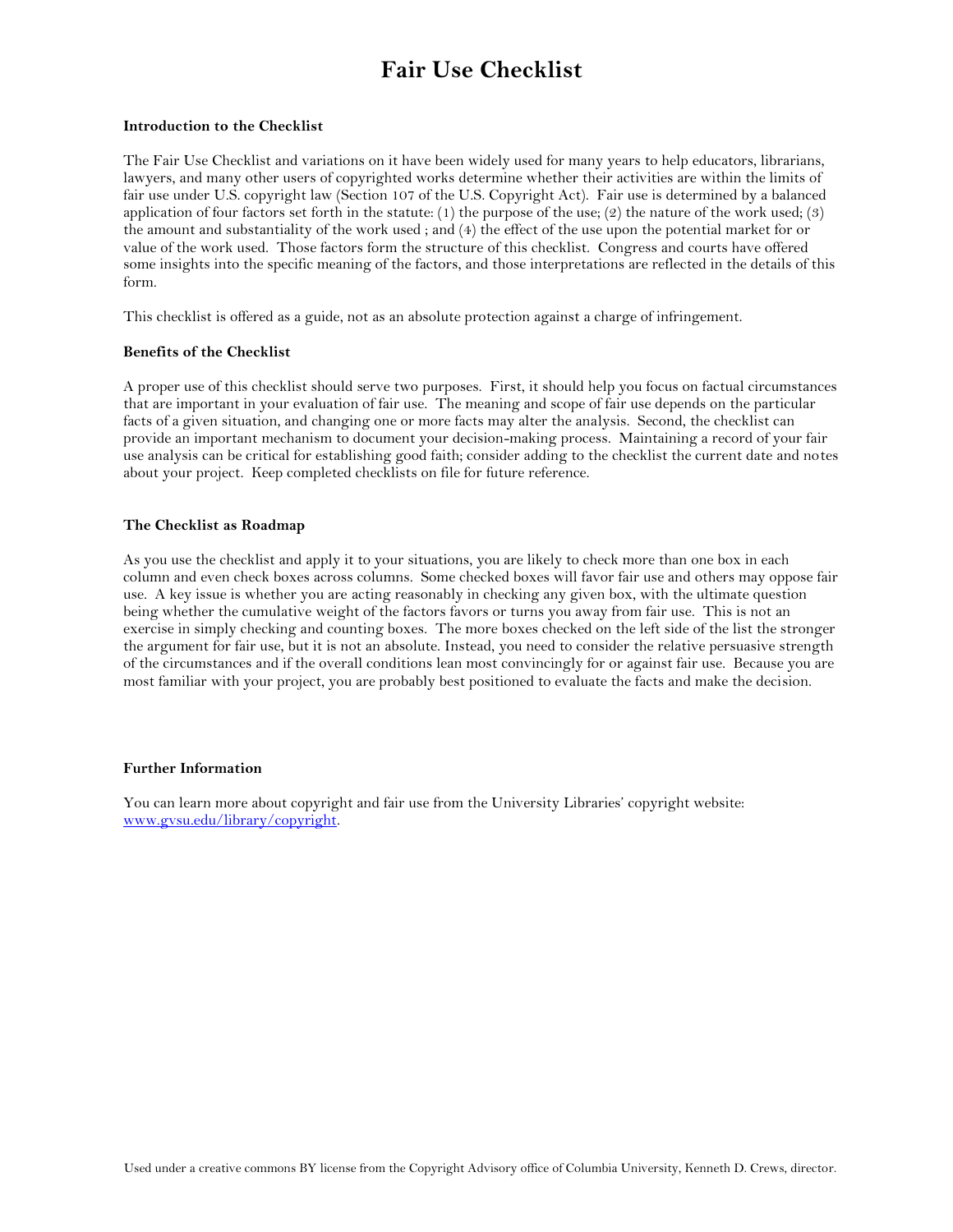# <span id="page-31-0"></span>**Appendix K: Sample Copyright Permission Letter**

On the following page is a sample letter for seeking permission to use copyrighted material in a thesis or dissertation. This letter is offered as a starting place for drafting a letter suitable to the student's needs. The University Libraries offers this material as a service and makes no representation or warranty about the suitability of this draft for individual purposes. Users should consult an attorney for advice concerning their specific situation.

Adapted under a Creative Commons BY-NC license from the Copyright Advisory Office of Columbia University, Kenneth D. Crews, director.